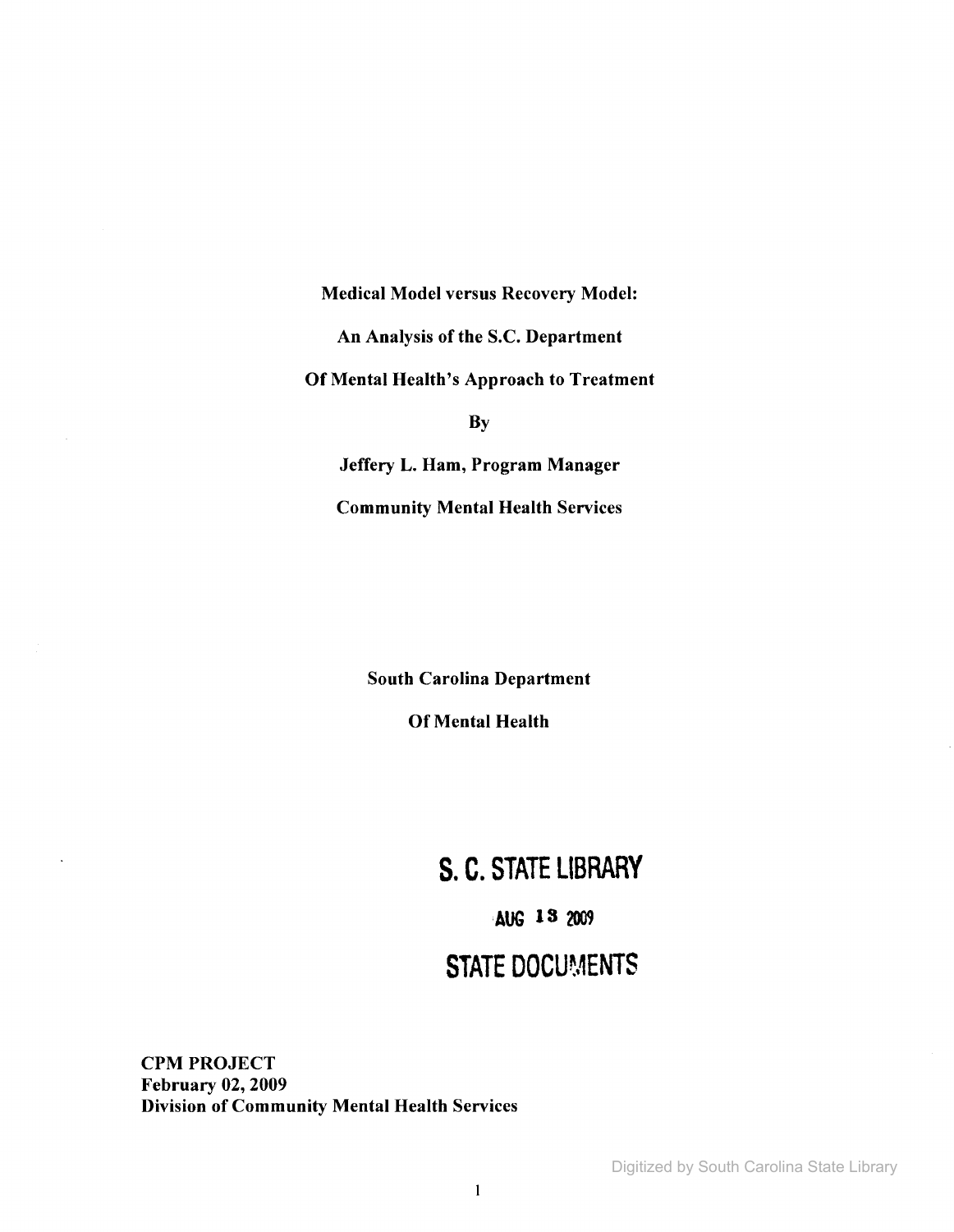# Table of Contents

- I. Introduction
- II. Problem Statement
- III. Historical Viewpoint
- IV. Principles and Values
- V. Contrasting Treatment Approaches
- VI. Implementation Feasibility
- VII. Conclusion

 $\frac{1}{4}$ 

VIII. Recommendations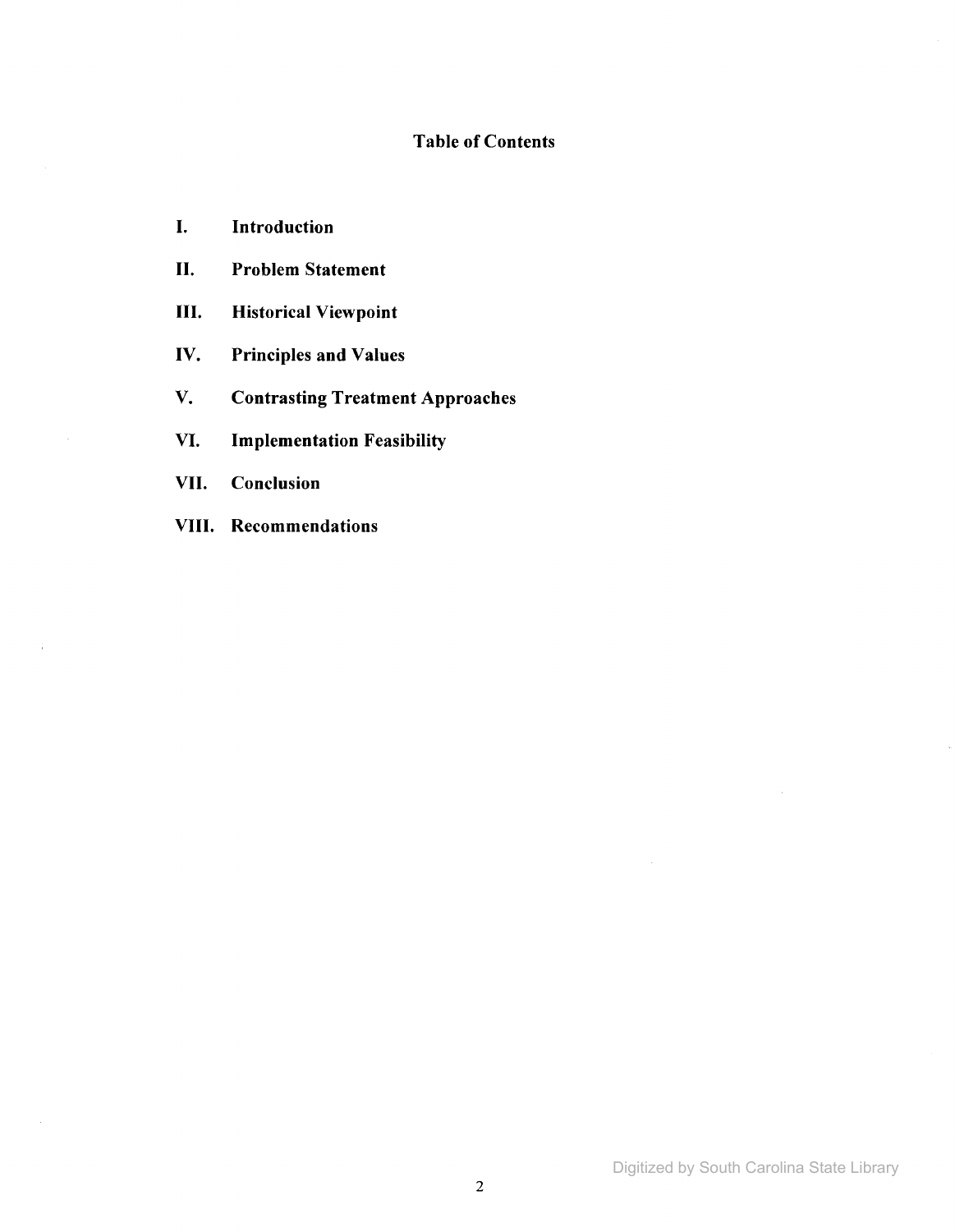## **I. Introduction**

*"Words, like the chisel ofthe carver, can create what never existed before rather than simply describe what already exists. As a man speaks, not only is the thing which he is declaring coming into existence, but also the man himself.* " - Martin Heidegger

Martin Heidegger was one of the most important philosophical figures of our time His work has had tremendous influence on philosophy, literature, and psychology. It literally changed the intellectual map of the modern world. His best known book, *Being and Time*, is generally considered to be one of the most important philosophical works of the 20th century. Heidegger's work remains controversial due to his involvement with national socialism (M Heidegger, 1927) This is not unlike the controversy or opinions surrounding the topic at hand; recovery versus medical model.

I once heard someone say, "A lot of people ask me what the difference is between a *medical model* of treatment for mental illness and a *recovery model*. You want to know what that difference is, in a nutshell? The *medical model* treats me like a disease; the *recovery model* treats me like a person." Recovery is what the client does. Facilitating the recovery is what the staff does, either through psychopharmacology or psycho-education. Treating mental illness with medicine suppresses symptomology. Which is the better model?

# **II. Problem Statement**

This project will examine the difference between the medical treatment model in our state mental health system versus the recovery philosophy approach to mental health treatment. It will attempt to extricate staff attitudes and biases towards the recovery model of behavioral health care in contrasts to a traditional medical model of treatment.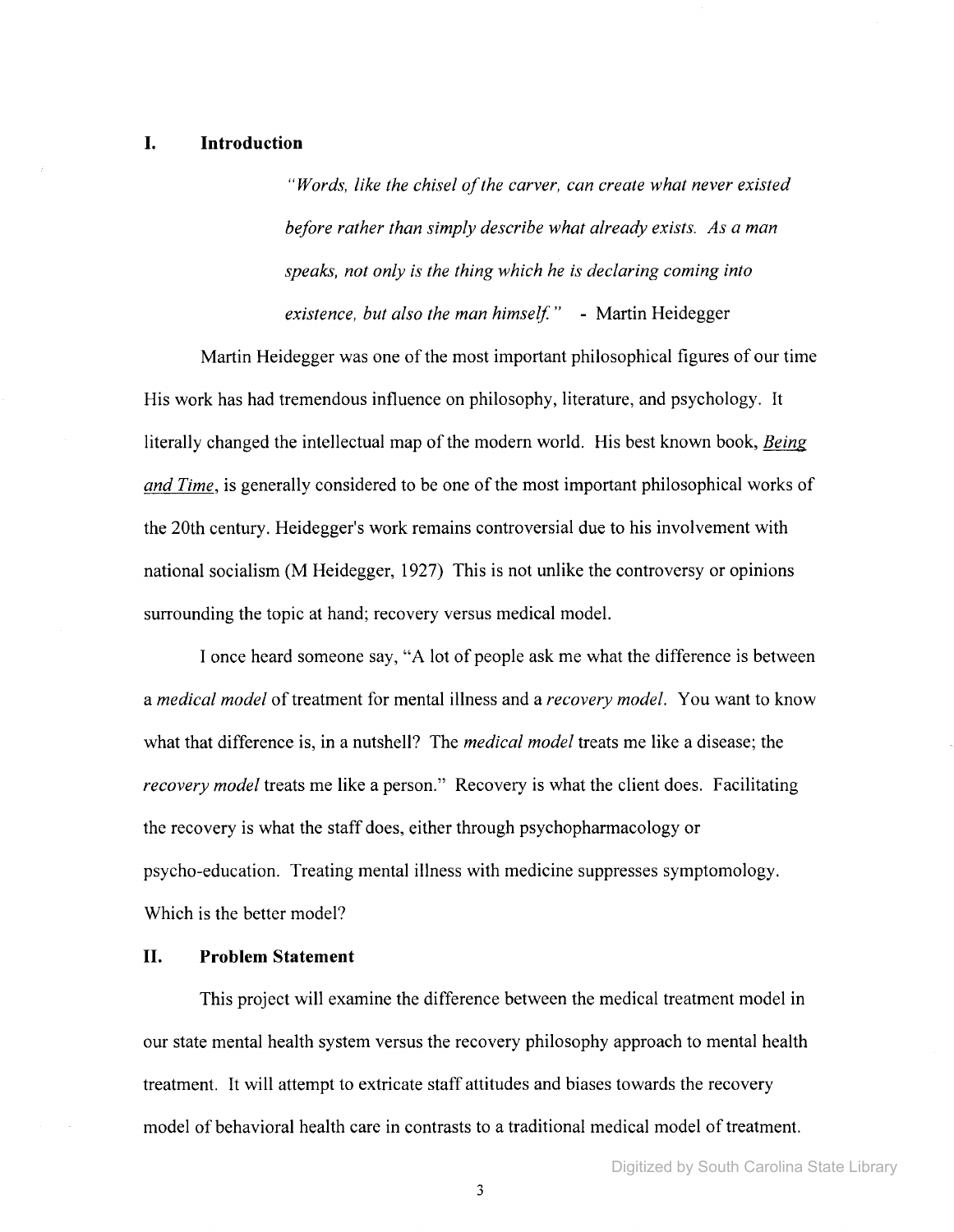Proper investigation of this problem will yield proof of the efficacy of the recovery model/philosophy or the medical model approach toward mental health treatment.

#### Why is this problem?

The variations of the current approaches to behavioral treatment within the agency lends itself to less reliable outcome measures, thwarts client empowerment and promotes inconsistencies of care for the population SCDMH serves. SCDMH must begin to view the clients we serve as individuals who can begin their recovery (not cure) from their mental illness, with the appropriate medication, therapy and tools of empowerment to lead a productive life. That is, versus seeing this population as a never ending source for custodial care and medication dispensing. This type of client maintenance keeps staff employed rather than enhance the quality of life for the individuals served by SCDMH.

#### **III.** Historical Viewpoint

In February of 1989, the S.C. Department of Mental Health, with support from the National Institute of Mental Health, hosted a national conference entitled "The Role of the Public Mental Hospital in a Community-Based System of Care." The purpose was to explore how other states shifted to community-based services, how they defined priority populations, and how they planned and located services. Although it was not known at this time, this venture would become one ofthe Department's flagship programs toward the recovery efforts.

The outcome of this conference was the initiation of the Transition Leadership Council. An unprecedented collaboration between mental health professionals, government, mental health advocates, and consumer representatives, was formed to spearhead the movement of South Carolina's mental health delivery system Towards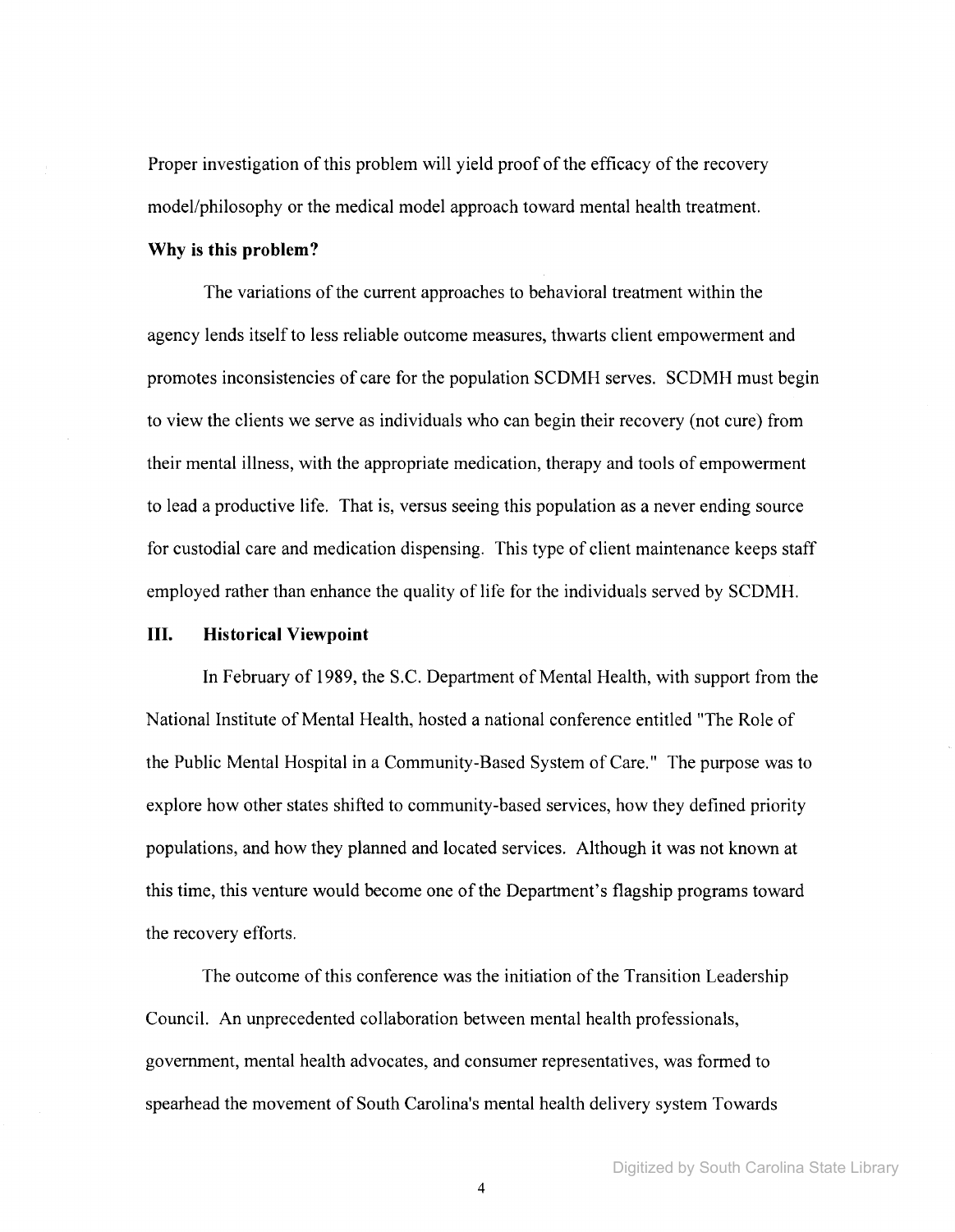Local Care. The council determined that the services necessary for the successful transition of patients into the state's communities did not exist and needed to be developed. It was also clear that some patients could not be safely discharged into the community and would continue to be cared for in S.C. Department of Mental Health facilities until appropriate services could be created (Curlee and Miller, 1998).

Even today, some communities are struggling to develop community-care programs. They have a shortage of appropriate residences and sometimes face opposition to these from neighborhood residents, have no crisis-care center to handle short-term acute situations, lack employment opportunities, and, particularly in rural areas, lack good basic medical services.

#### **The Community Plan of Care**

In 2001, the South Carolina Department of Mental began creating a culture of recovery, reflecting the belief that mental illnesses are treatable disorders and that people living with mental illnesses can and do recover-a belief shared by South Carolina's consumers and SCDMH employees.

The plan to shift to a system based on recovery, a system located and delivered in the community, is outlined in Making Recovery Real, a blueprint focusing on high priority goals and the successful evidence-based or promising practices to realize them. Priorities recognized in Making Recovery Real include:

-Caring for the adults, children and families affected by serious mental illnesses and significant emotional disorders

-Achieving goal in collaboration with all stakeholders

- Assuring the highest quality of culturally competent services possible

-Eliminating stigma and promoting the philosophy of recovery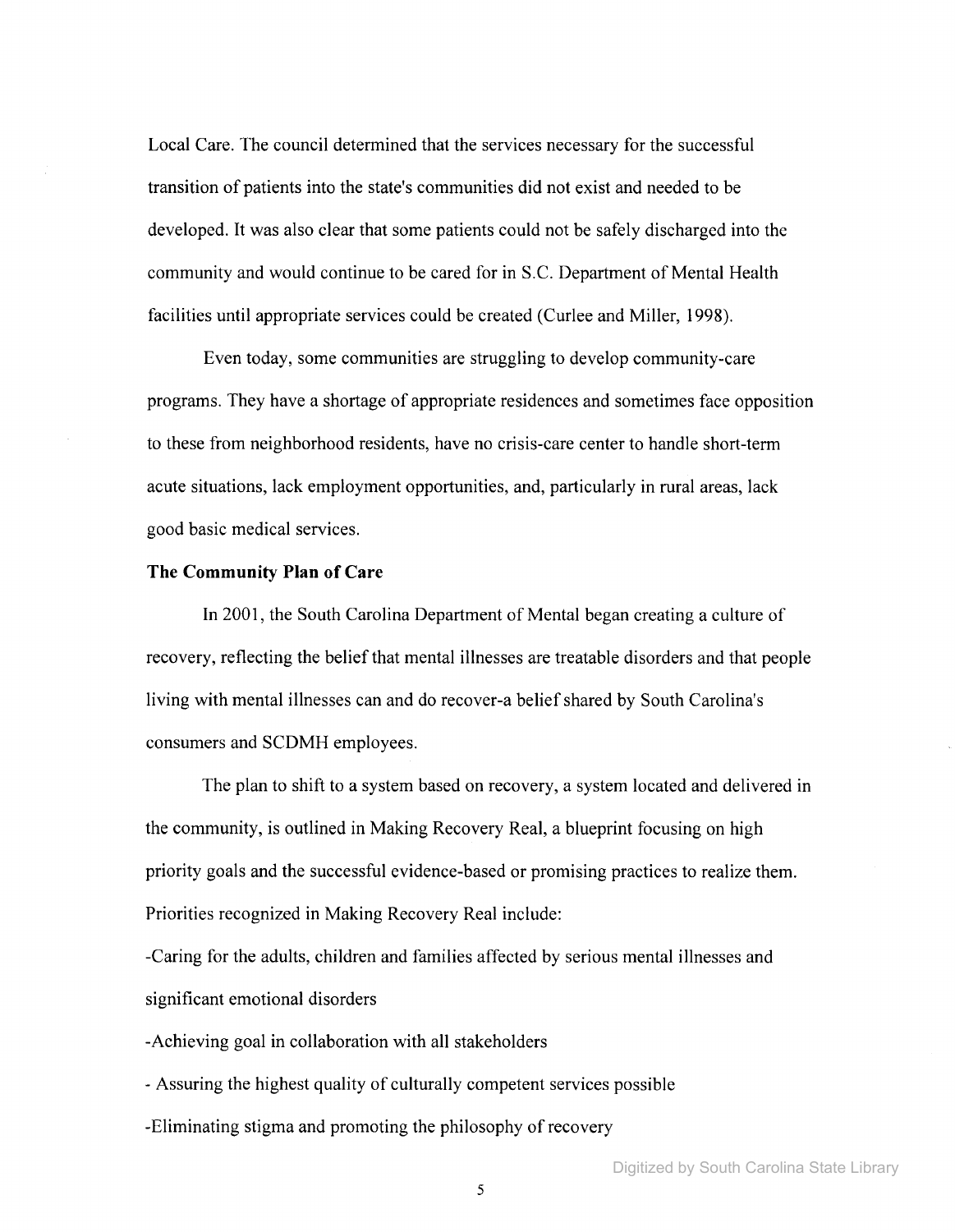# IV. Recovery Principles and Values

In 2005, the South Carolina Recovery Steering Committee (SCRSC) submitted the following definition of *Recovery* for review and adoption by the South Carolina Department of Mental Health. The Recovery Steering Committee was comprised of mental health stakeholders and SCDMH community and hospital clinical and administration staff.

The group held periodic meeting to help forge a recovery culture with the department. It was charged with bring new ideas, programs and initiatives to the state to facilitate the recovery concept throughout the system of care.

After gaining the approval of the Department's Board of Commissioners the following served as the official definition of Recovery, and is used to guide the "Action" Plan for the Implementation of the Recovery Model at the South Carolina Department of Mental Health.

# 'Recovery is a process by which a person overcomes the challenges presented by a mental illness to live a life of meaning and purpose.'

To support this definition of recovery and its mission, the SCRSC asks that the SCDMH establish within and throughout its organization an environment where the process of recovery can be experienced by people who have mental illnesses by the setting of agency-wide goals that create, support and maintain the following principles/values:

- 1. Recovery happens when people take responsibility for their mental health and begin to direct the course of their lives.
- 2. All people have strengths and talents that they can use to establish a life in recovery.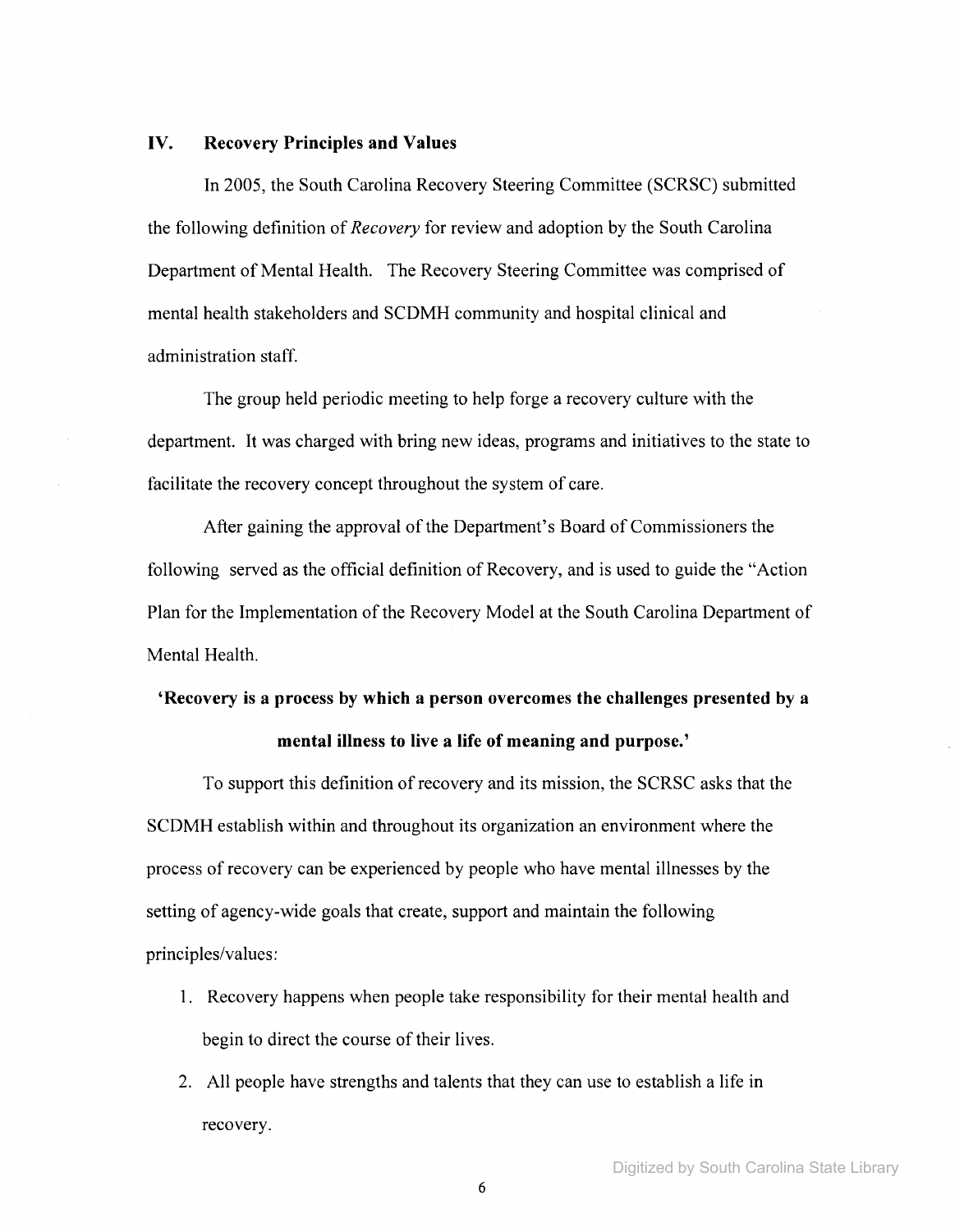- 3. People in recovery and services providers must focus on health holistically, being aware of mind, body, spirit and environment.
- 4. Meaningful work, safe housing and pleasurable leisure are necessary components of recovery.
- 5. People with mental illnesses must be given choices about all aspects oftheir lives, and they must be supported in these choices even when there exist a likelihood of failure.
- 6. People in recovery need valuable roles in the community.
- 7. People in recovery may still experience symptoms.
- 8. Having adequate finances to meet basic needs is vital to recovery.
- 9. People recover in partnership with family, friends and professional mental health workers and in communities where public and private service providers and advocacy groups work in partnership to provide support.
- 10. Hope is one of the most vital components of recovery.

In order to reflect current Best or Evidenced-Based Practices, there is a need to merge all intervention models, including medical, psychological, social and rehabilitation. Evidence-based programs are programs that have been shown to be effective by scientifically rigorous evaluations. Evidence-based best practice programs should not be confused with programs that simply purport to represent best practice though lack the independent evaluations that validate their assessment of effectiveness. The vast majority of prevention, intervention and treatment as well as supervisory programs related to drug abuse, juvenile delinquency and adult crime have not been rigorously evaluated. This is true for most programs regarded as "best practices", however, there are a considerable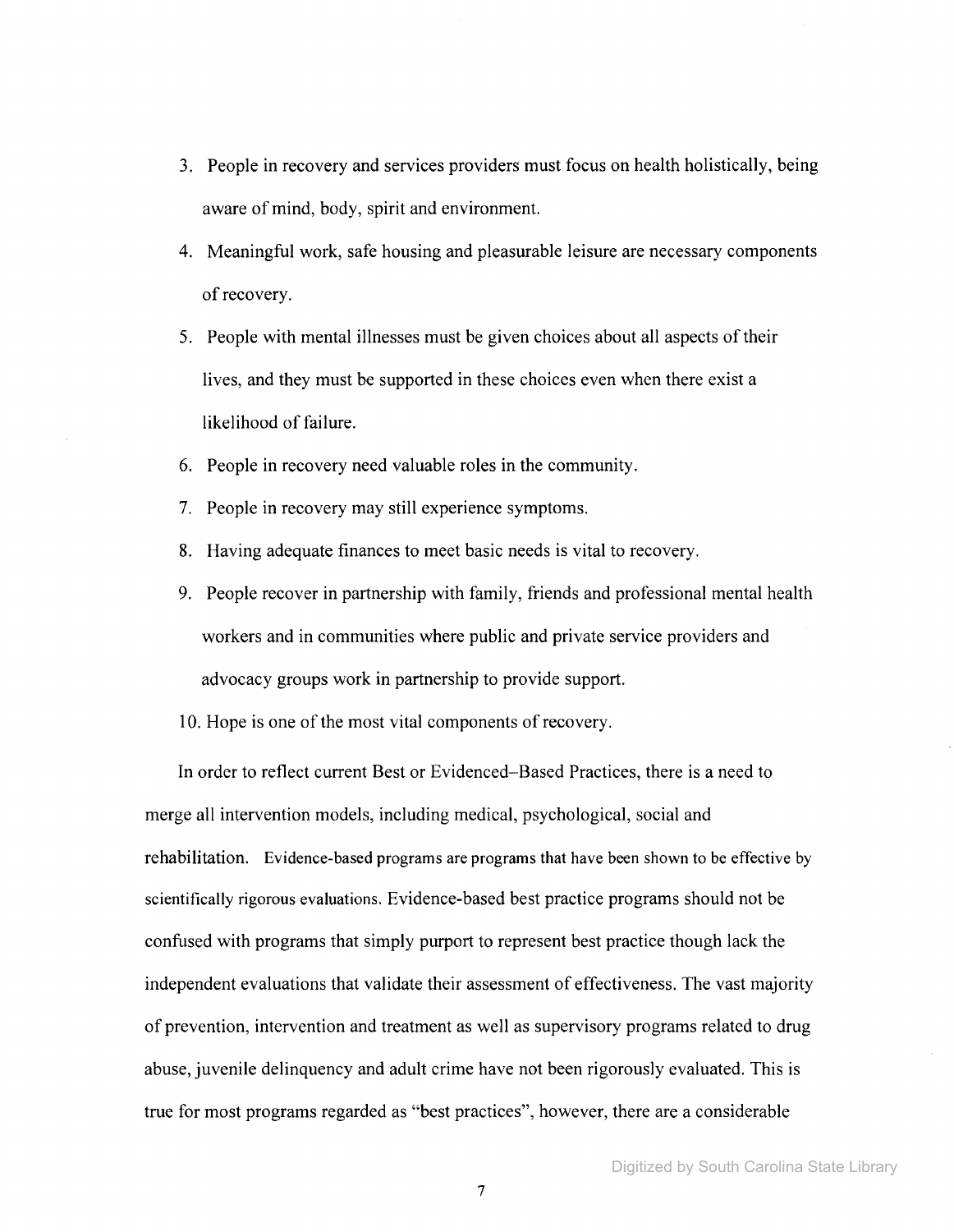numbers of programs that exemplify evidence-based best practice some of which are noted in this appendix. Evidence-based best practice programs are not only effective in the services they provide, but, also, represent a very good investment which they can demonstrate. As a result, public and private funding agencies are usually more inclined to fund evidence-based programs given the programs immediate return in effective service and as a model for future quality program development..

# **SDMH Mission Statement: "To Support the recovery of people with mental illnesses"**

Mental illnesses are real medical disorders, just like diabetes, cancer or heart diseases. One in five South Carolinians will experience a mental disorder in life. Less than half of these people will seek the care they need. The stigma or shame associated with mental illnesses is the primary factor keeping people from seeking help. Treatments for mental disorders are highly effective-85 percent of patients have a very good response to current medication and therapy programs.

The people of the South Carolina Department of Mental Health served about 98,000 consumers last year in the 17 community mental health centers, five hospitals and two nursing care centers. Ninety percent of the consumers receive their care in the community setting, in addition:

-SCDMH served about 35,000 children each year.

-SCDMH has approximately 5,000 employees and 9,050 volunteers.

-All SCDMH facilities, inpatient or community-based, are accredited by either the Joint Commission on Accreditation of Healthcare Organizations (JCAHO) or The Rehabilitation Accreditation Commission. (CARF).

-In South Carolina, state budgetary stresses have challenged agencies like SCDMH to put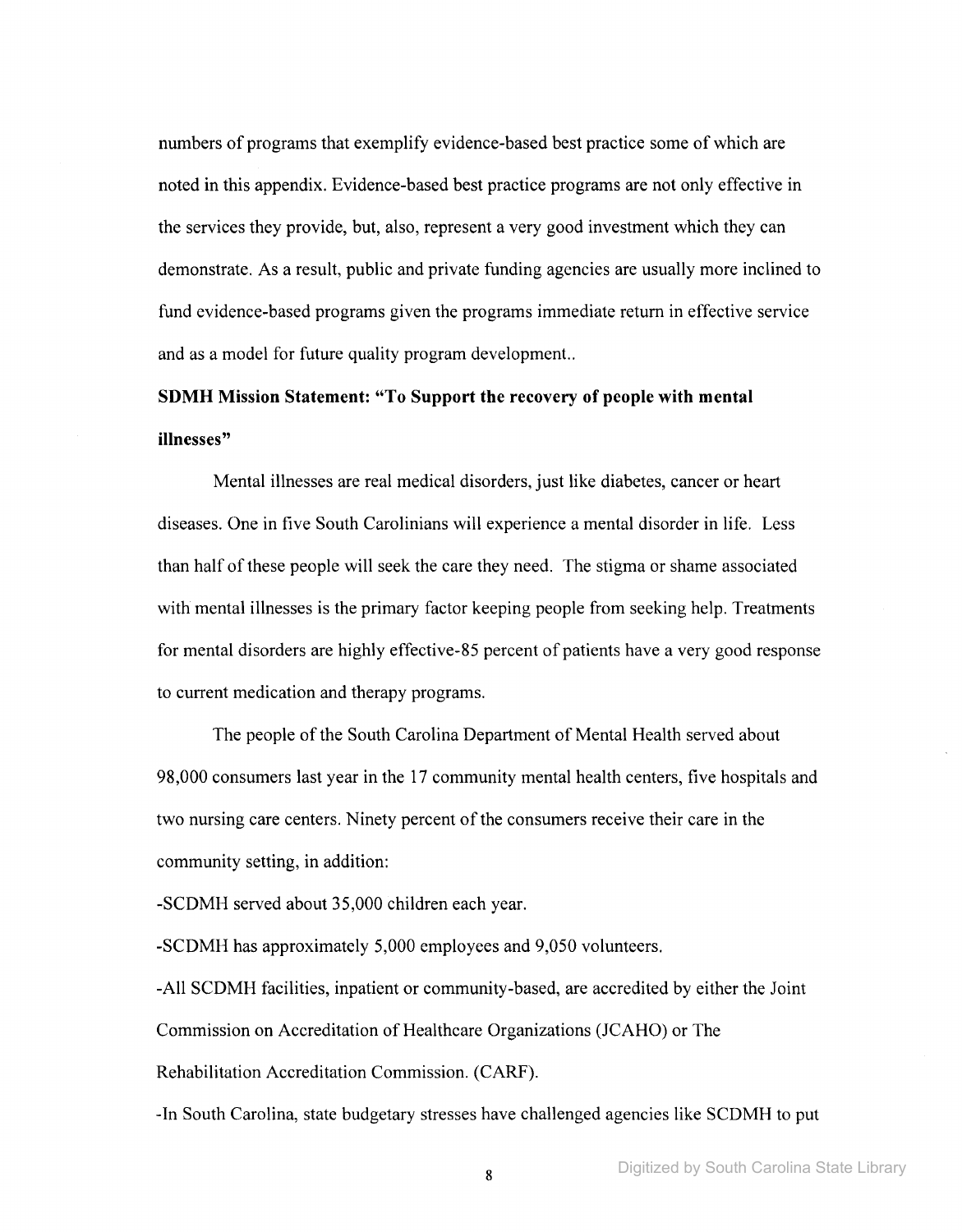increased emphasis on efficiency and cost-cutting. This year that fact is even more evident.

On July 1,2008 the DMH budget was reduced by two percent or \$2.3 million in state appropriations. Additionally the agency was asked to cut another 12.8 percent or \$23 million. Later in the fall, the Department was asked to further cut some seven (7) percent or \$14.6 million off of the budget. This represents about four  $(4)$  million or 20 percent of the base budget for DMH state appropriations. Overall, DMH stands to end up with some \$63 million less than we started out with this fiscal year.

For the Department of Mental Health, this challenge is being met every day, as management consolidates services, case workers take on more clients, and everyone works harder with fewer resources. Despite these budget shortfalls, all SCDMH employees, from maintenance staffto administrative personnel to executive directors, are committed to keeping the clients, those who live with mental illnesses, as the focus of their work. High quality, accessible care will continue to be available to South Carolinians who seek to recover.

#### **Best Practice At SCDMH**

Many of the Department's existing programs are already contributing to this developing culture of recovery, helping South Carolinians with mental illnesses live successful, meaningful lives. For example:

-SCDMH School-Based programs provide professional mental health counselors to onethird ofthe state's middle and high schools. The School-Based program is the nation's largest, helping some 12,024 students in their own environment in 2001. -In its tenth year as a key program, SCDMH's Toward Local Care (TLC) effort is helping South Carolinians live and recover in their home environments. The TLC program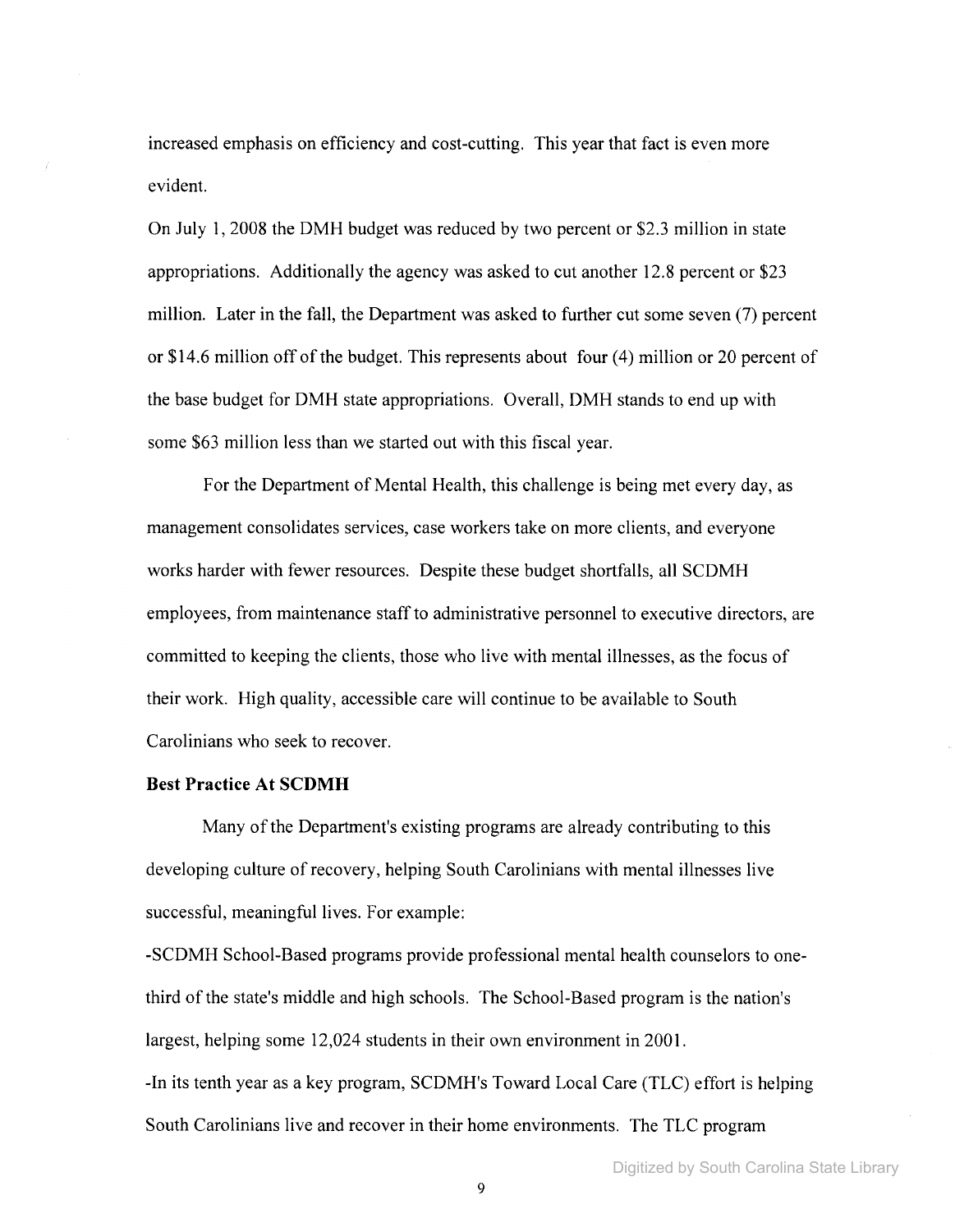consistently meets its goals to help people in the transition from inpatient facilities to the community, help them avoid re-hospitalization and reduce the cost of care. TLC builds services that use other critical local supports like family, friends, and faith communities to offer employment, learning, leisure pursuits and other human or clinical support.

Aiken Barnwell Mental Health Center (ABMHC) celebrated the grand opening of the newly established Helping Encourage Recovery Options (HERO) Center on October 24,2007.

The philosophy of the center is "Shared Decision Making," a person-centered clinical method that encourages clients and clinicians to collaborate on treatment decisions and which involves work with a Certified Peer Support Specialist (CPSS), a paraprofessional who is a current or former client of mental health services. The Shared Decision Making model is currently being used by the Dartmouth-Hitchcock Medical Center in New Hampshire and the Wyandot Center in Kansas City, KS.

At the center, a CPSS will assist each client in gathering information about his or her diagnosis and learning about interventions like lifestyle changes, talk therapies, medication, legal procedures, advanced directives, and others. Certified Peer Support Specialists Wayne Moseley and Cynthia Smith will operate the HERO center with guidance from Dr. Greg Smith, Medical Director, and Tamara Smith, LMSW- Program Director for the Community Support Programs.

ABMHC receives support and mentoring on this project from Dr. Robert Drake and Katherine Clay of Dartmouth-Hitchcock Medical Center; Charlie Rapp and Melanie Riefer of the Wyandot Center in Kansas City, KS; and Dr. Patricia Deegan of Pat Deegan Ph.D. & Associates, LLC. Additionally, ABMHC is proud to have Mental Health America-South Carolina as a partner in this endeavor. South Carolina SHARE, the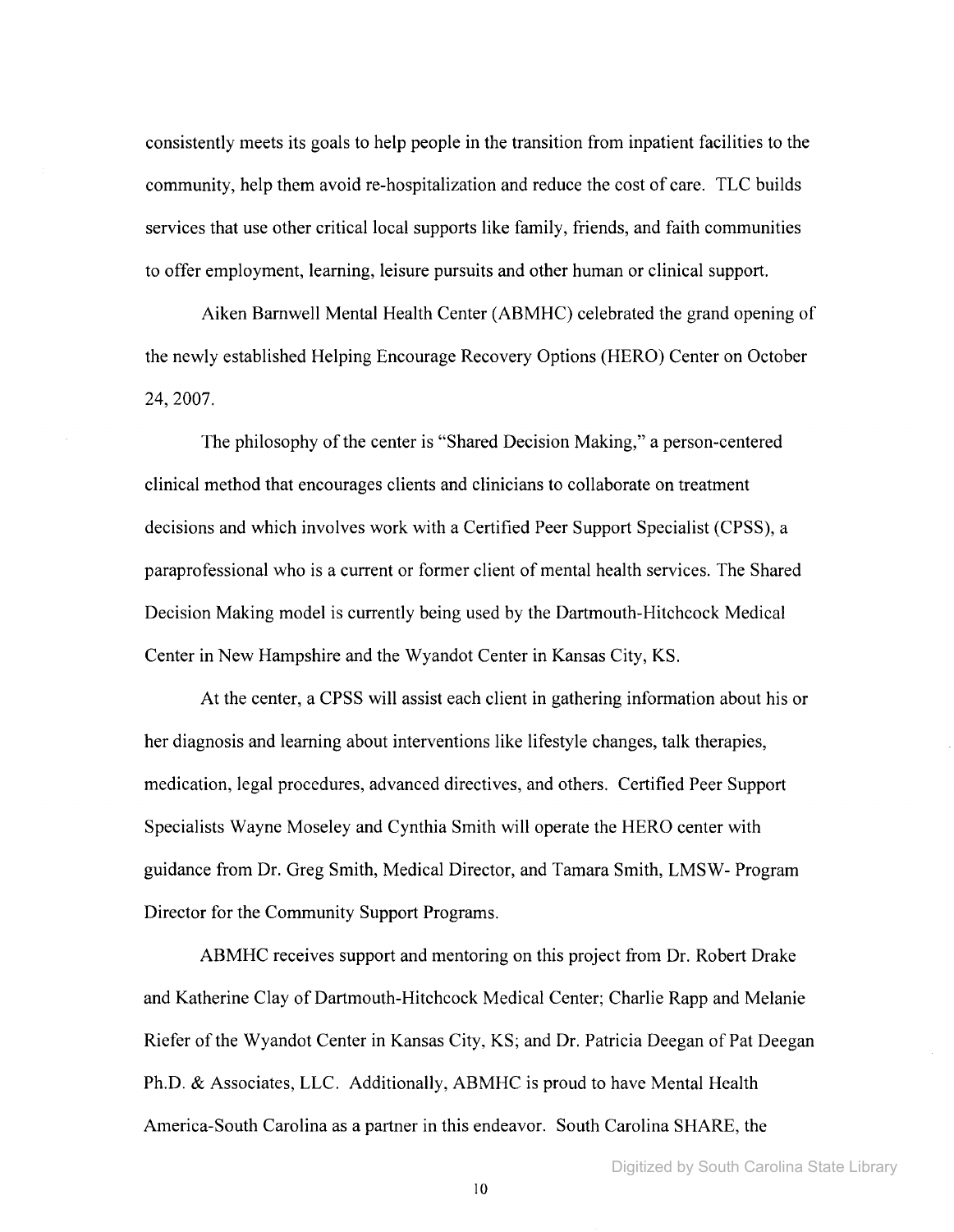National Alliance on Mental Illness (NAMI) and the Substance Abuse & Mental Health Services Administration (SAMHSA) have also provided literature and resources for the center.

Aiken Barnwell Mental Health Center is one of seventeen Community Mental Health Centers in South Carolina operating under the auspices of the South Carolina Department of Mental Health. Aiken Barnwell serves 2,267 children, families and adults, and has a primary mission to serve clients with serious and persistent mental illness. This is one example of recovery at work within the Department. Other mental health centers offer a variety of recovery-oriented programs also.

#### **Partnering With** Advocacy **Groups**

As SCDMH provides care and builds a system of recovery, it relies on relationships with statewide advocacy organizations to provide support to South Carolinians with mental illnesses. In addition to the work these groups provide in legislative education and support of SCDMH's statewide boards, partnerships with community-based groups that empower consumers result in a higher quality of life, more effective treatment and recovery programs and increased public awareness. These partnerships include: -A program with Mental Health Association in South Carolina (MHA) to restore historic SCDMH cemeteries and annual trainings to help South Carolina faith leaders recognize and support people with mental illnesses in their congregations.

A Provider Education Program by the National Alliance for the Mentally III (NAMI) of South Carolina that helps SCDMH care providers see mental health issues from the family's perspective and provide services addressing such issues.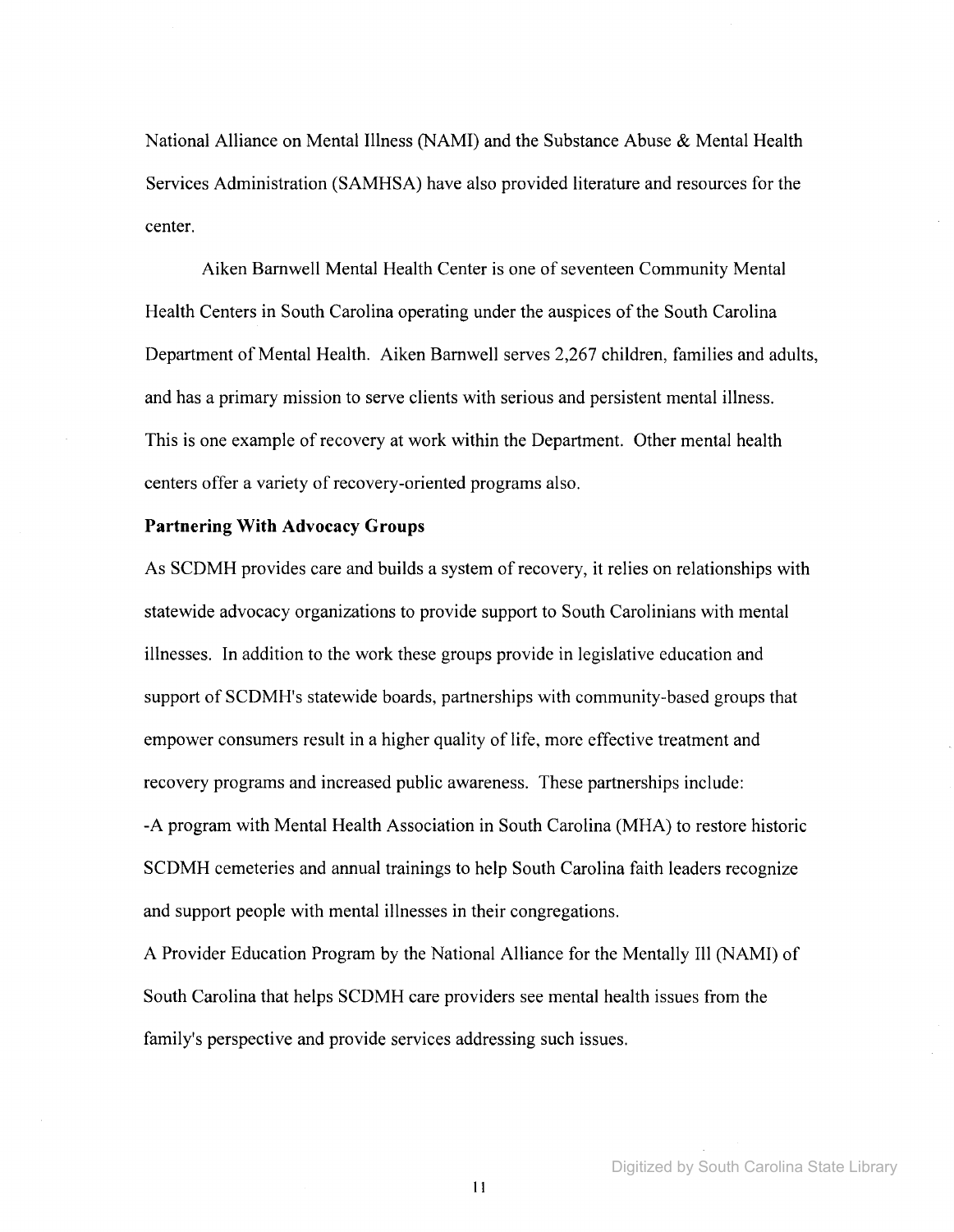The participation by many SCDMH clients in SC SHARE's (Self-Help Association Regarding Emotions) Recovery for Life program, a 10-week, small-group recovery training helping consumers build life skills and reach their potential. Cooperative efforts with Federation of Families of South Carolina, Protection and Advocacy System for People with Disabilities, the South Carolina Psychiatric and Psychological Associations and the University of South Carolina are also making the dream of recovery come true for South Carolina's consumers.

# **V. Contrasting Treatment Approaches: An Integrated** System **of Care**

The South Carolina Department of Mental Health has a presence in every South Carolina county. Each of the 17 community mental health centers has clinics or specialty offices, helping bring recovery to all the state's citizens. The last half-century has seen a revolution in mental health care treatment, as new medications and a community mental health movement have resulted in more and more people receiving care in their home environments. This improved care philosophy keeps people in their jobs, in their families, in their faith communities and with their friends as they walk their road to recovery.

Only 10 percent of SCDMH's consumers receive their care in a hospital setting. Inpatient facilities like the old South Carolina State Hospital, once home to thousands of patients, have greatly reduced populations as a growing number of support services help people get better and stay out of hospitals. Recovery, like life, happens in the community.

#### **VI. Implementation Feasibility: Creating a Culture of** Recovery

The South Carolina Department of Mental Health is creating a culture of recovery, a team of people and resources that help restore hopes and dreams for South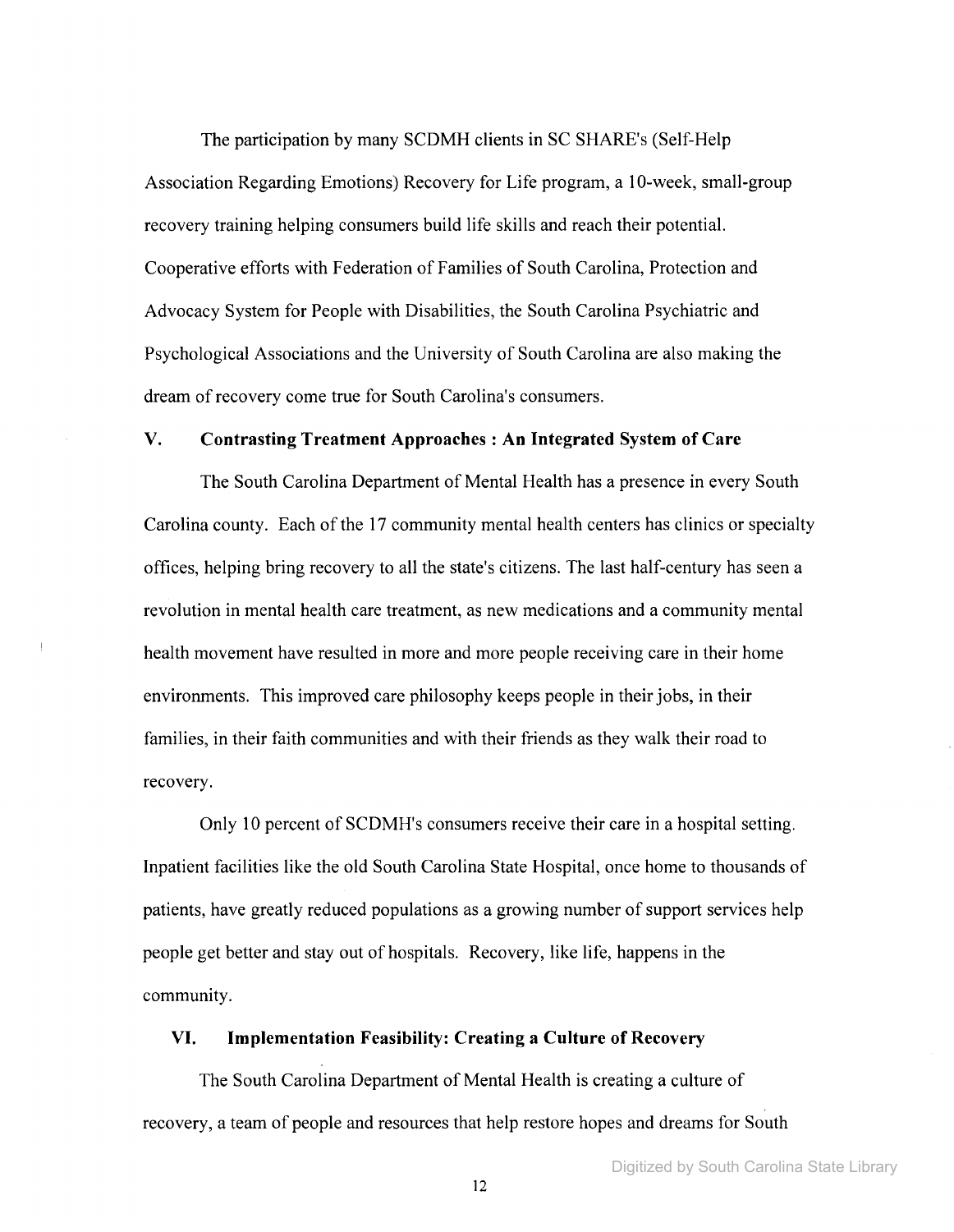Carolinians with mental illnesses. The core belief of the recovery model of care is that people living with mental disorders can and do get better in their own personal, diverse way. Following the SCDMH Mission, this belief in recovery will drive the agency's reform initiatives and community planning as mental health care in South Carolina engages and involves the consumer, focuses on strength, and keeps people living and succeeding in their communities.

**In** addition to extensive community-base care options, quality of life aspects like housing and employment will be key components of the culture of recovery. All services will be culturally appropriate, designed with an appreciation of people's various backgrounds, needs and supports systems.

## **Community Resource Development and Public Education**

SCDMH's Community Resource Development Program (including the Volunteer Program) and public education efforts are connecting South Carolinians with the clients in the SCDMH system of care, providing another layer of support for clients and breaking down the stigma of the public. More than 9,050 volunteers give their time and talent to the work of SCDMH, helping people in a variety of ways from offering canoe trips to leading worship services. The total value oftime and resources donated to SCDMH's consumers last year exceeded \$5,500,000.

Public outreach efforts, including the ongoing anti-stigma campaign, help South Carolinians face mental illness issues with honesty and respect, and help people come to terms with these disorders. Programs like awareness walks and The Art of Recovery project allow consumers to share their messages of recovery as the community learns that people with mental illnesses are more than just a diagnosis.

**In** 2004 the Recovery Attitudes Survey results (314 DMH staff) revealed that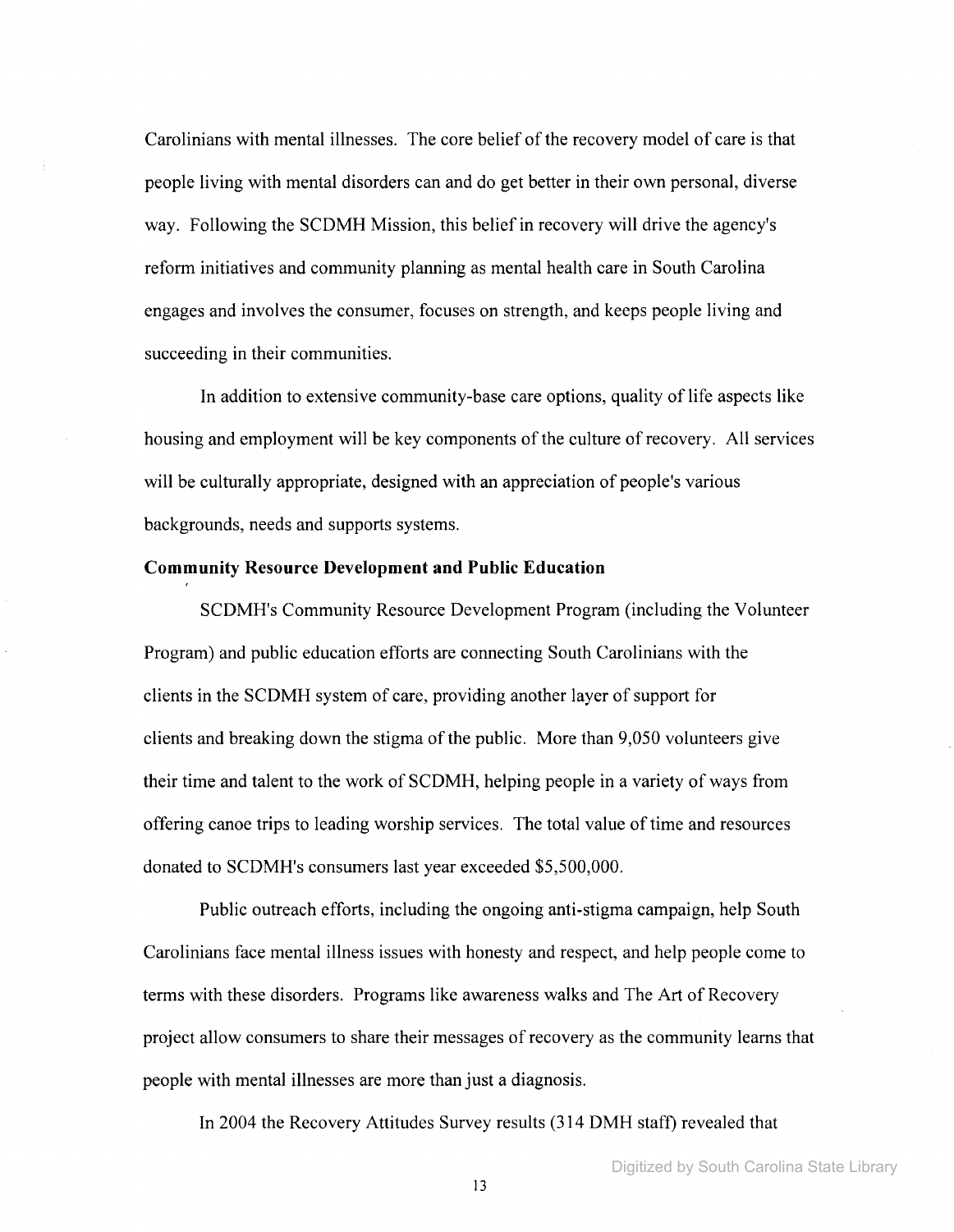clinical staff viewed recovery as *a modification ofolder paradigms in mental health rather than a unique and individual process that is client driven and transcends empowerment.*

Stafftraining was developed (Keys to Recovery) to impact outcomes from the survey to implement the models (eight recovery domains) and effective practices to support the recovery process system-wide. Training utilizes a modular format that allows for unique stafftraining needs of individual programs (clients, Pyscho-social Rehabilitation Services, management, and medical staff)

As effective and valuable as the trainings have been, there has been no systematic follow up to measure application outcomes or effectiveness to create observable improvement in recovery based practice. (contract goals for 2006-2007 have included development of a computerized training model that would incorporate a measurement of knowledge and competencies related to recovery)

Studies have shown to measure recovery as an endpoint, specified dimensions of recovery must be identified, operationalized, and measured reliability and validity over time. Problems in operationalizing philosophies or incorporating them into the fabric of the system lies with the broadness of recovery concepts and the inability to identify specific characteristics or components that lend themselves to measurement or evaluation.

Similar instruments for testing recovery available are less likely to have better levels of validity and reliability because they are less individualized to the nature of SCDMH system and explore fewer components of recovery. The recovery culture inventory is a research based observational tool that can be used by outside evaluators, staff, evaluation teams, and or client program evaluators to explore the overall recovery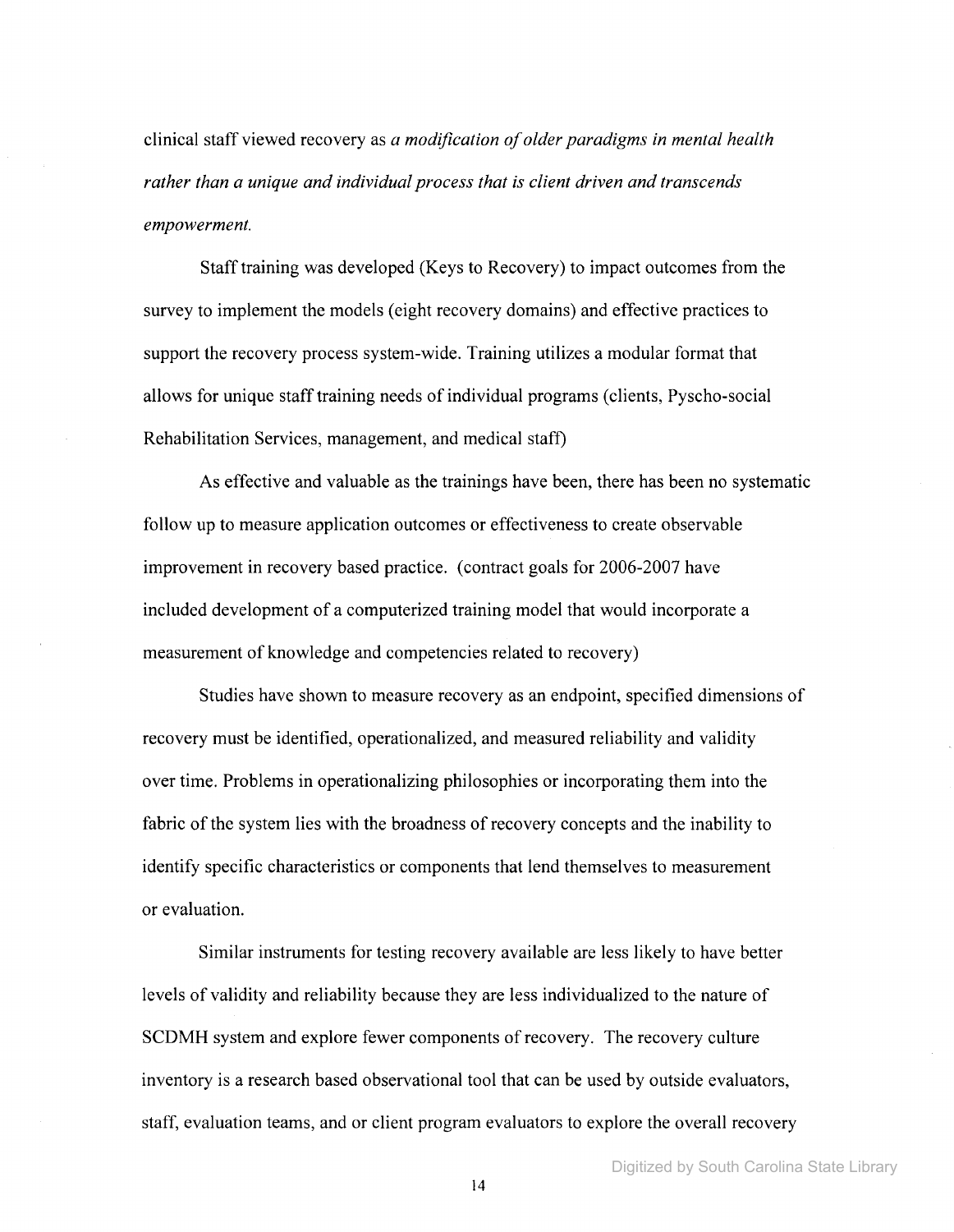culture of a program as evidenced by the physical environment, content of program activities, the policies and procedures, and the utilization of available resources within and outside the program ( L. Leech, 2007 ).

In *modern medicine,* a specialist understands and uses the holistic biopsychosocial approach encompassed in the medical model. "Many people criticize, and psychiatrists apologize, for the use of the 'medical model'. We propose that psychiatrists should use the medical model to improve and validate bio-psychosocial psychiatric medicine. We propose that the 'medical model' is a process whereby, informed by the best available evidence, doctors advice on, coordinate or deliver intervention for health improvement. It can be summarily stated as 'does it work?'."

Medical model is the term cited by psychiatrist Ronald D. Laing in his *The Politics ofthe Family and Other Essays* for the "set of procedures in which all doctors are trained." This set includes complaint, history, examination, ancillary tests if needed, diagnosis, treatment, and prognosis with and without treatment. Sociologist Erving Goffman, in his *Asylums,* favorably compared the medical model, which was a post-Industrial Revolution occurrence, with the conduct in the tinkering trades (watch, radio, The medical model of disability is a model by which illness or disability is the result of a physical condition, is intrinsic to the individual (it is part of that individual's own body), may reduce the individual's quality of life, and causes clear disadvantages to the individual (Laing, R.D., 1983).

As a result, curing or managing illness or disability revolves around identifying the illness or disability, understanding it and learning to control and alter its course. Therefore, and by extension, a compassionate or just society invests resources in health care and related services in an attempt to cure disabilities medically, expand functionality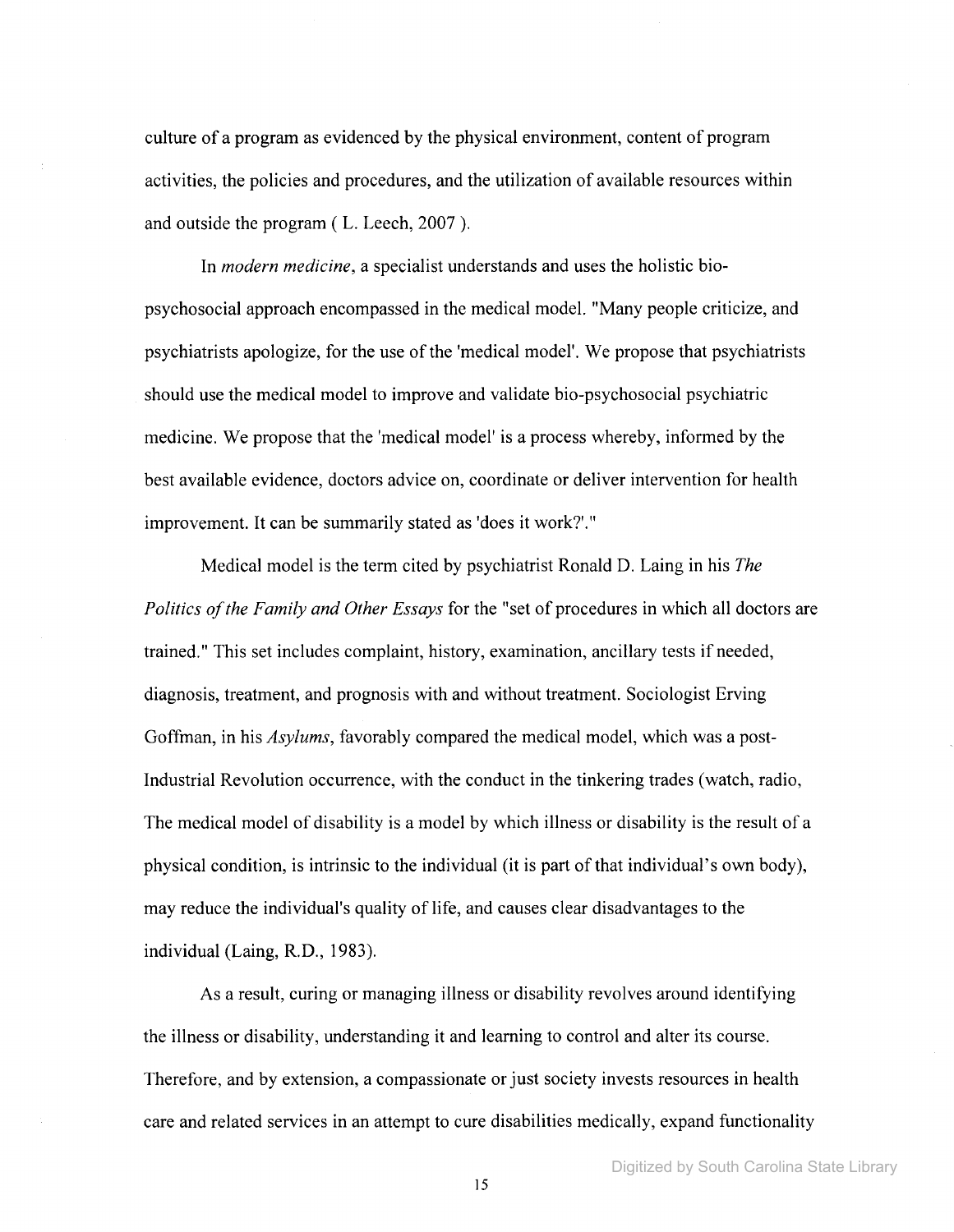and/or improve functioning thus allowing disabled persons a more "normal" life. The medical profession's responsibility and potential in this area is central.

The medical model of disability is often cited by disability rights groups when evaluating the costs and benefits of various interventions, be they medical, surgical, social or occupational: from prosthetics, "cures", and medical tests such as genetic screening or preimplantation genetic diagnosis. Often, a medical model of disability is used to justify large investment in these procedures, technologies and research, when adaptation of the disabled person's environment might ultimately be cheaper and more attainable.

Some disability rights groups see the medical model of disability as a civil rights issue, and criticize charitable or medical initiatives that use it in their portrayal of disabled people, because it promotes a negative, disempowered image of people with disabilities, rather than casting disability as a political, social and environmental problem. Various sociologists (Zola, Parsons) studied the socio-cultural aspects of "normalcy" and the pressure it exerts on individuals to conform (Laing, R.D. , 1983).

It is not enough just to survive, but rather to live a life of meaning and purpose. Some feel the Recovery Model can be very effective for patients who have a reasonably good understanding oftheir illness and their needs related to that illness; however, in my years of working with patients with serious mental illnesses, this can break down for patients who don't have an understanding that they have a mental illness. They often view their treatments as unnecessary.

When patients suffering from serious mental illnesses, such as schizophrenia or bipolar disorder (manic-depressive illness) are asked what they want, it is not unusual for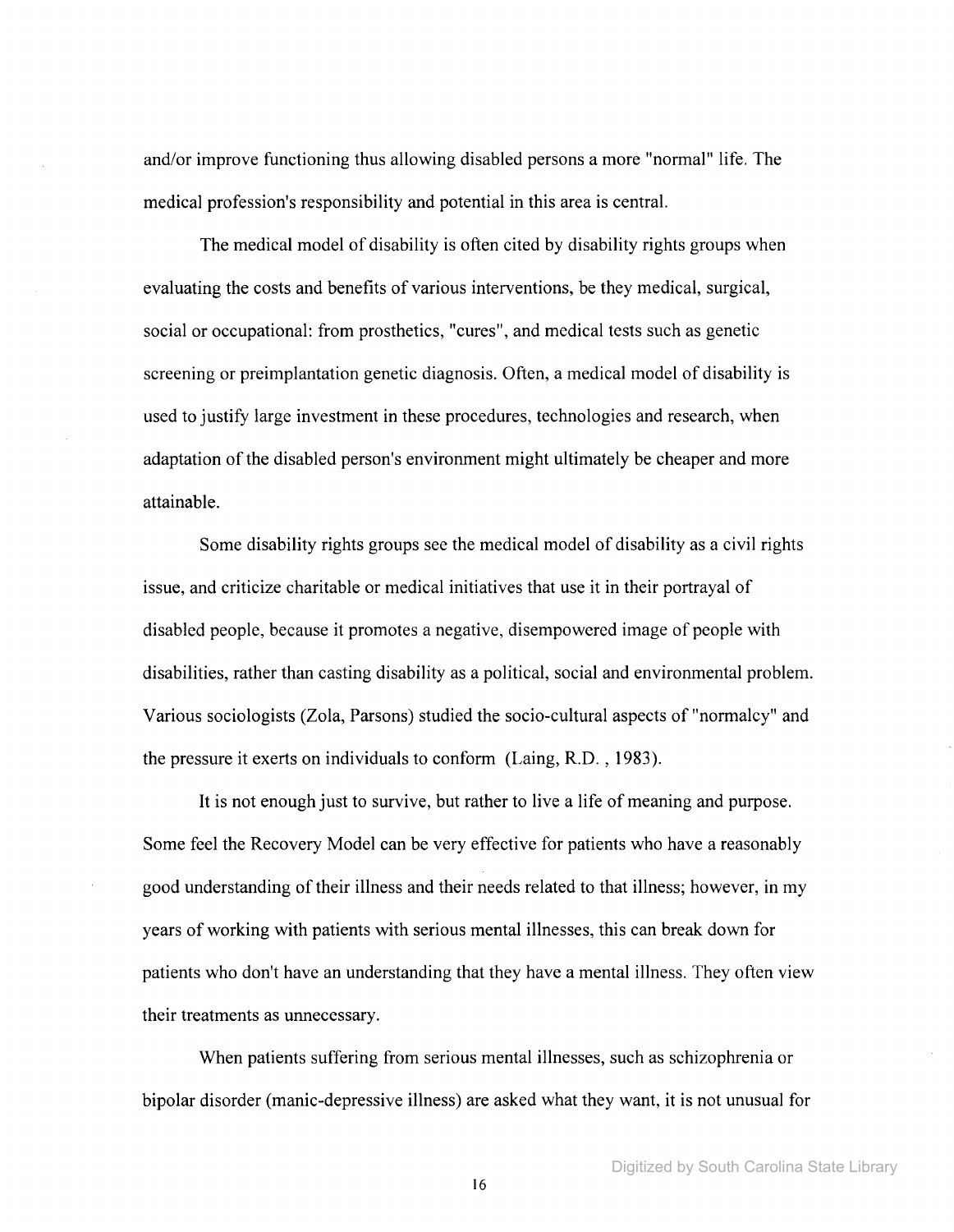the answer to be that they want all treatments stopped and to be immediately released from care. The very nature of serious mental illnesses is often the patient's lack of understanding that he/she has an illness and treatment is needed for that illness. This is especially true during acute exacerbations of their illness; however, they may even continue to lack insight after effective treatment has been provided.

Patients with very serious mental illnesses make up the vast majority of patients in state mental hospitals. Ultimately if good care is not provided, patients suffer and funding agencies (Department of Health and Human Services) will not fund such care. Finally, the best care may be provided by a blending of the Medical Model and the Recovery Model, not a "religious" shift to either model.

The "medical model" represents an approach to issues of mental health that incorporates aspects of both science and biology without being synonymous with either. Reflecting as well an extended professional medical tradition, the "medical model" has strengths and limitations of its own that need to be evaluated in their own terms. In the following we do so with the objective of showing in what ways a useful broader perspective on mental health can be achieved by incorporating additional insights from scientific, biological, and cultural perspectives.

Like all humans, proponents of the "medical model" profess an ideal that may conflict with other personal aspirations and hence be less than fully followed at any given time and in any given life. Our concern here is not with the impact of temptations that influence all human beings (wishes for power, prestige, or money, for example) but rather with the significance and usefulness of the ideals and insights themselves.

One can't, we believe, argue with the value of a commitment to the alleviation of human suffering, nor with the recognition that some cases of human suffering are most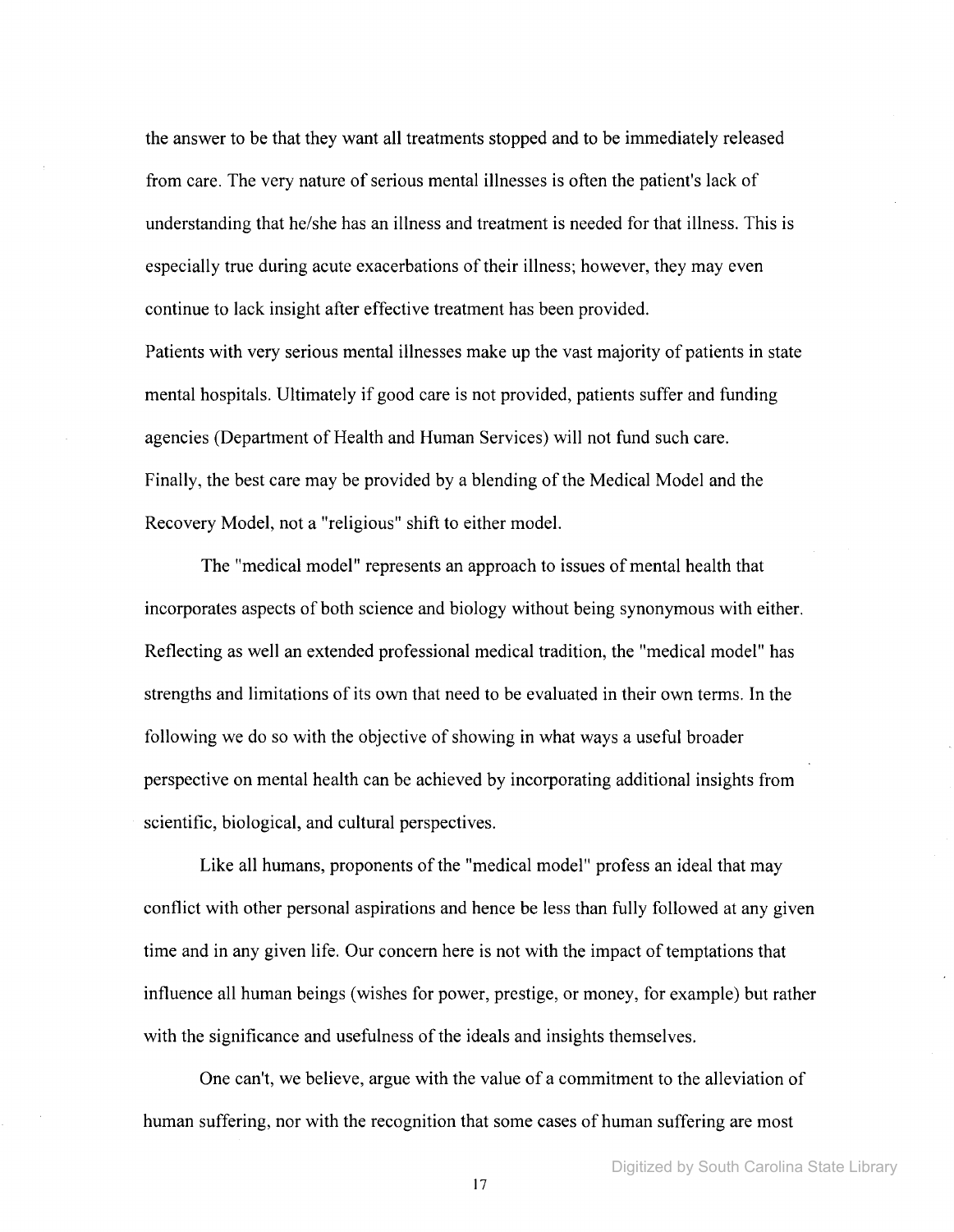effectively relieved by people who have special training and experience and who are willing not only to make that available to others but to take on some measure of personal responsibility for the their well-being. The history of medicine includes many success stories ofthis sort, and the aspiration to have others recognize and take some responsibility for alleviating our own suffering is deep and at times productive in all of us.

That being said, it is important to recognize as well that the successes of the "medical model" ought not to be taken as evidence that it is an effective means of dealing with all cases of human suffering. The model reflects successes in dealing with cases of human suffering that involve relatively simple cause/effect relations producing "symptoms" that are generally accepted as debilitating and undesirable (traumatic injury to parts of the body other than the brain, infectious disease, and so forth).

As understanding of biological organization advances, it is becoming increasingly clear that both simple cause/effect relations and clear dichotomies between desirable and undesirable should in general be recognized as the exception rather the rule. This caution is particularly relevant in dealing with issues of mental health, as is becoming increasingly clear with increasing understanding of the complexity of the brain, in and of itself and in interaction with other brains. In this sort of context, "expertise" may require redefinition, involving not only attention to what is common to all human beings but also the skill of being able to identify and work with what is distinctive in individual human beings.

#### **Objectivity**

Just as the "medical model" evolved in the context of a particularly simple set of a challenge, so too did the "science" which it borrowed from and reflects. Scientists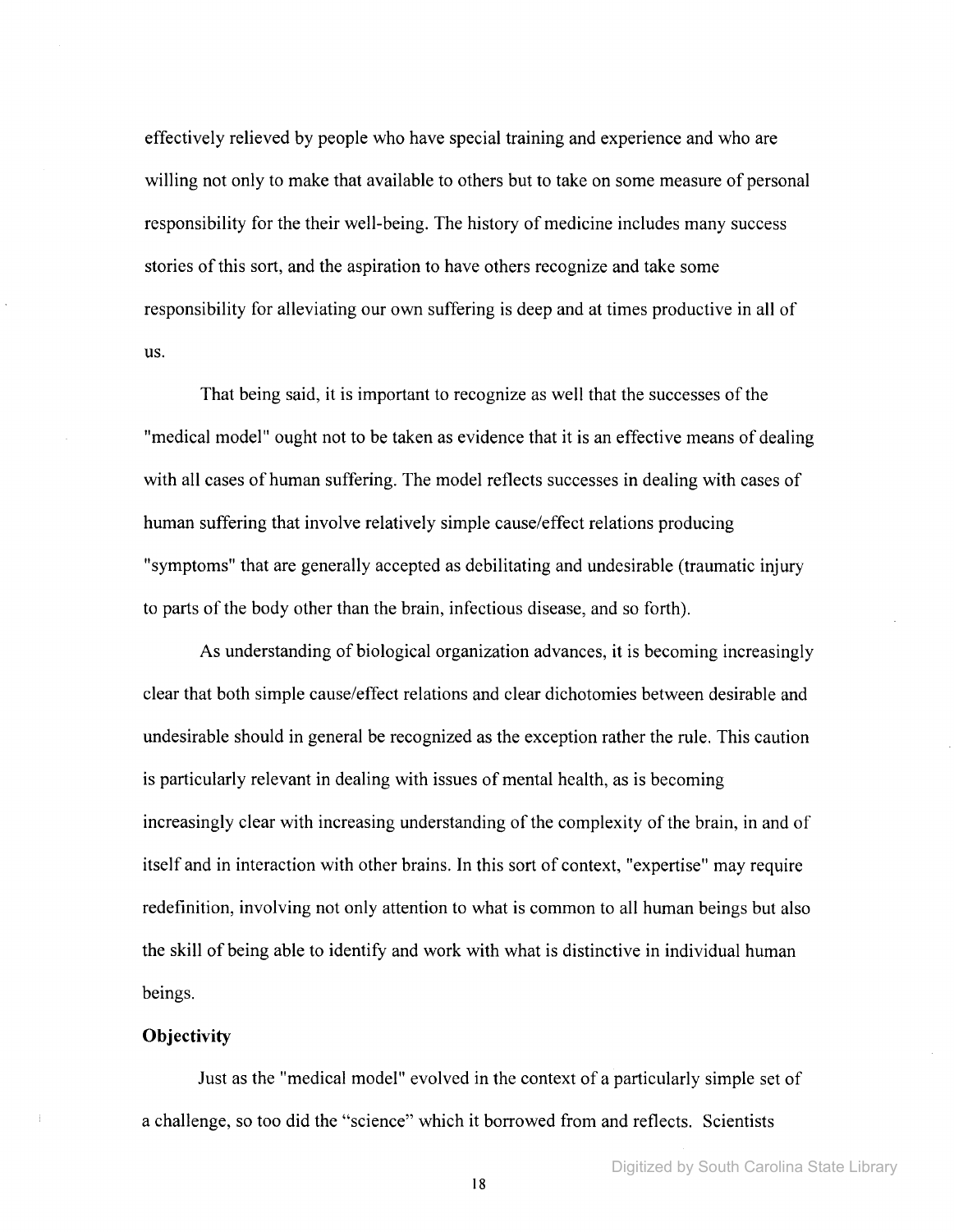are increasingly being forced by their own observations to recognize that "objectivity", in the sense of an understanding stripped of all idiosyncratic characteristics of human understand ring, is not only not achievable but not even desirable (see Revisiting Science in Culture; see also bat, Stanford). Contemporary research on the brain is among the most significant pointers in this direction (see Getting It Less Wrong: The Brain's Way).

The "medical model" appropriately encourages practitioners to be aware of personal interests and perspectives that might influence their treatment of others, to be skeptical of such idiosyncratic characteristics, and to continually reassess their value in part by comparing them to the perspectives of others in a wider professional community. In these terms, an aspiration to "objectivity" (defined as that which has been tested against the perspectives of others) has demonstrated value in a wide array of contexts. What needs to be more widely recognized, however, is that "expertise" is only as good as the array of observations and perspectives which it reflects. There is no legitimate basis for claiming expertise or authority based on an abstract conception of "objectivity". And substantial reason to believe that, in more complex situations, some measure of "subjectivity" (intuition, gut feelings, counter transferences) can be valuable.

Perhaps the single most significant challenge to the "medical model" from the biological sciences has to do with "norms" and their relation to "ideals". Contemporary understandings ofthe evolutionary process suggest that biological organisms (including humans) are best thought of not as unavoidable deviations from some intended "norm" but rather as significant variants, components in a ongoing process of exploring viable living systems out if which further variants will arise. One may, for one reason or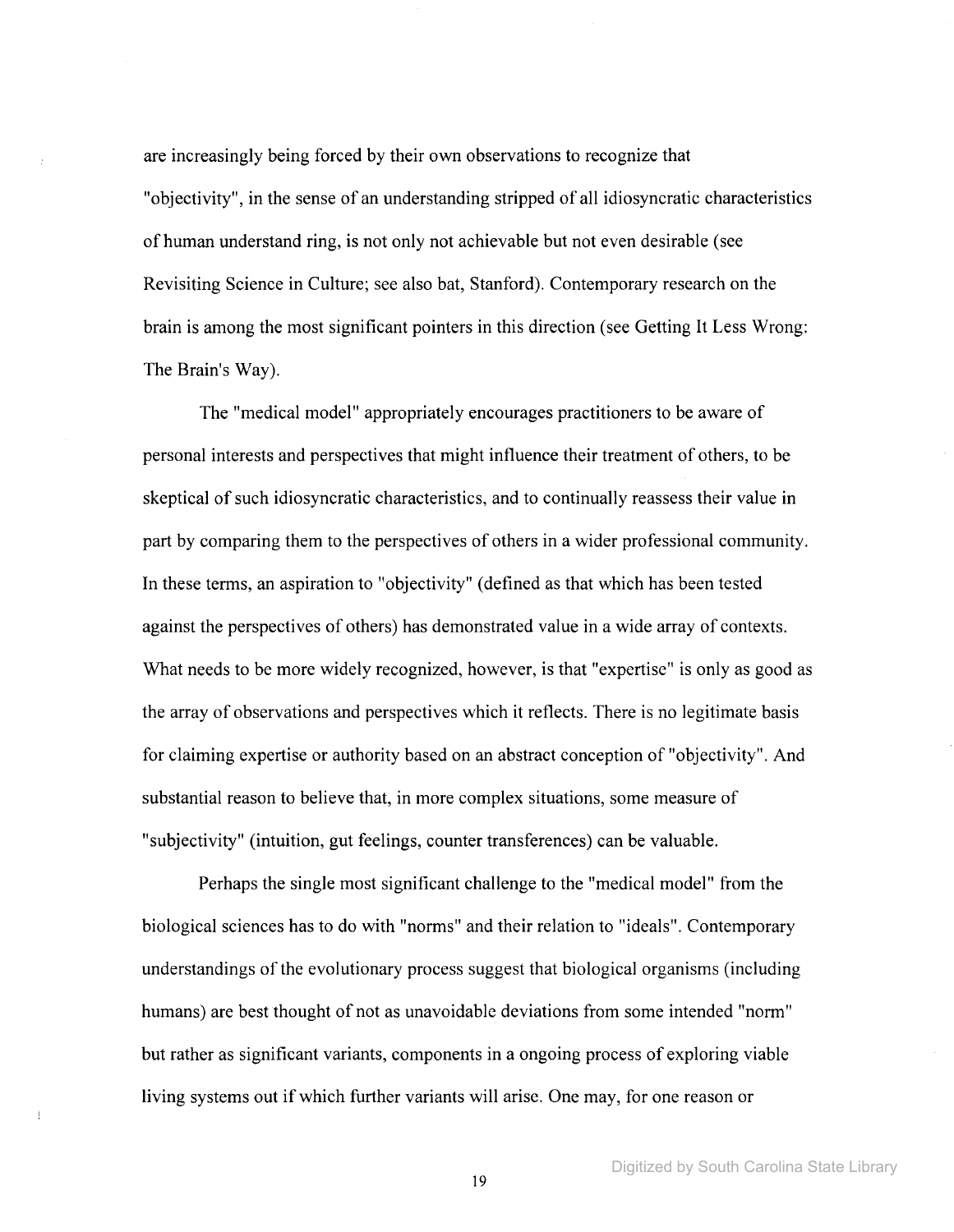another, identify norms at any given time in such continually varying populations but there is no biological foundation for characterizing them as "ideals". Indeed, the very concept of an "ideal" becomes problematic in the light of an ongoing evolutionary process.

## **The relation of "patient", "doctor", and "culture"**

Several things follow from this that offer challenges to the "medical model", particularly in the arena of mental health. The most obvious is perhaps that traditional practices of assessing health by objective measures easily made from outside a person may be inadequate. The internal subjective experiences of a person are important, and can be at least as relevant as weight, blood pressure, immune system status, and so on.

Still more importantly, effective mental health care needs to acknowledge the existence in people of some measure of influence on their own conditions and lives, and indeed to encourage the development of increased individual agency. The "patient" needs to be thought of not as a passive recipient of repairs but rather as someone actively engaged in their own shaping and reshaping of themselves.

These considerations have significant ramifications at interpersonal and larger scales. When the primary task is to assist another person in the shaping and reshaping of themselves, the task of the "doctor" is even less amenable to definition in terms of a preconceived "ideal" state and requires instead a willingness to support and engage in a process of exploration that may move in totally unexpected directions and have consequences for both parties to the interaction. A detached "objectivity" needs to give way to a more bidirectional engagement.

On a still larger scale, it needs to recognized that problems in shaping and reshaping oneself may have their origins within the "patient" but may equally have their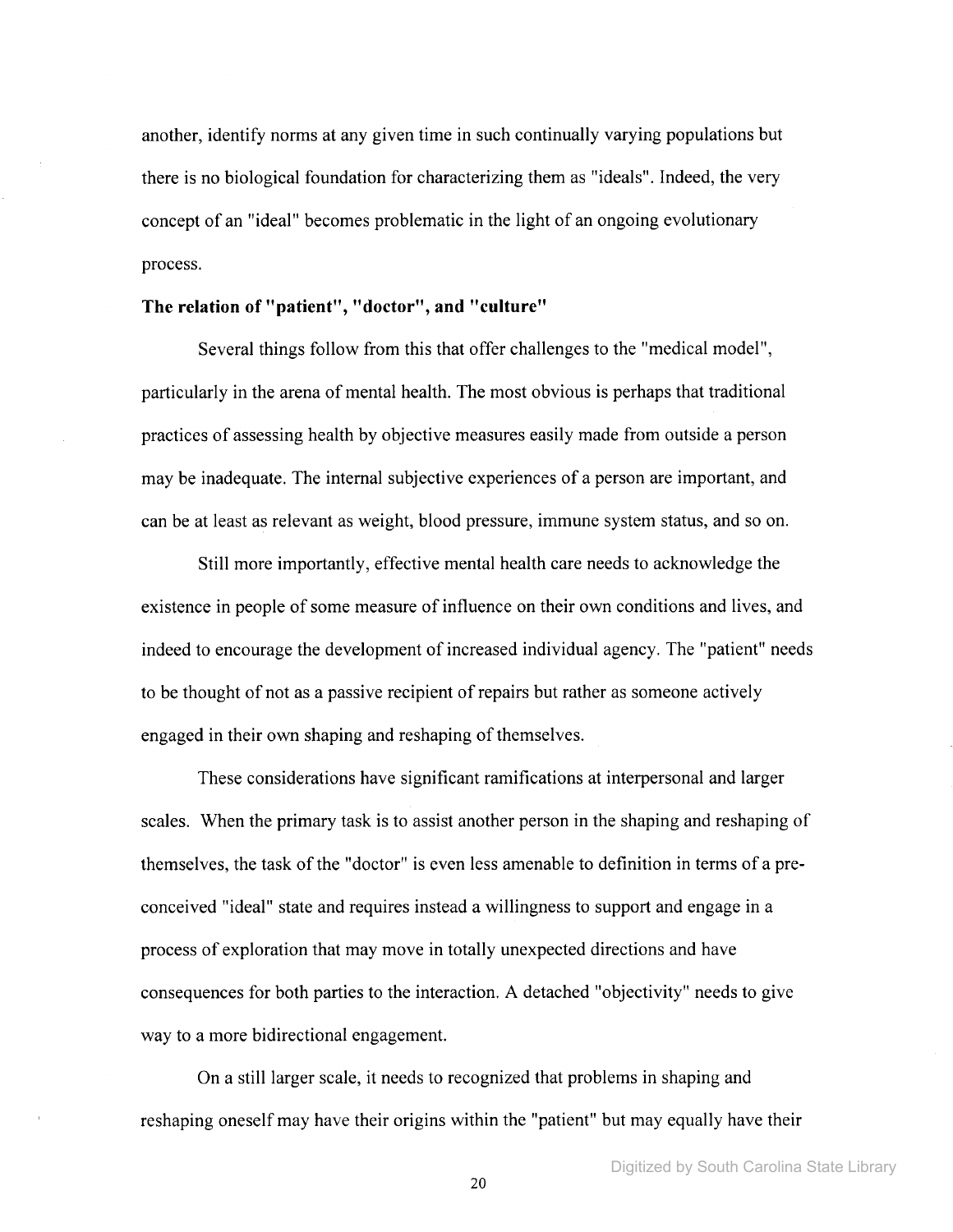origins in interactions with others, and/or with the broader culture within which they are working.

The "medical model" presumption that someone who is suffering has a problem within themselves is too limiting. In the absence of a biological "ideal", effective mental health care requires acknowledging that effective therapies may require not only personal change but participation in cultural change as well. In this context, the most "efficient and rapid" therapy may sometimes not be the optimal one. But, 'this is the way we have done things, so why should we change" attitude still persists in some circles.

## **VII. Conclusion**

The "medical model" has its strengths in some arenas, particularly those in which there is substantial consensus among humans as to what constitutes a "problem" and such problems reflect situations involving fairly simple cause-effect relationships. In other arenas, of which mental health is a significant example, the "medical model" has clear limitations. Among these are:

- an over-reliance on "categories", "ideals", and "objectivity"
- a failure to appreciate the significance of internal experiences
- lack of appreciation for diversity and for the essential role played by individuals in their own evolution
- lack of appreciation for the role of culture in mental health

One of the best descriptions of recovery was put in a slide presentation by a staff at SC SHARE, Inc., Beth Padgett, who wrote: *Recovery: What It Is, What It Isn't and What It Can Be*

1 Recovery is not simply taking medication and going to a day program.

2 Recovery is developing a full-range recovery program including exercise,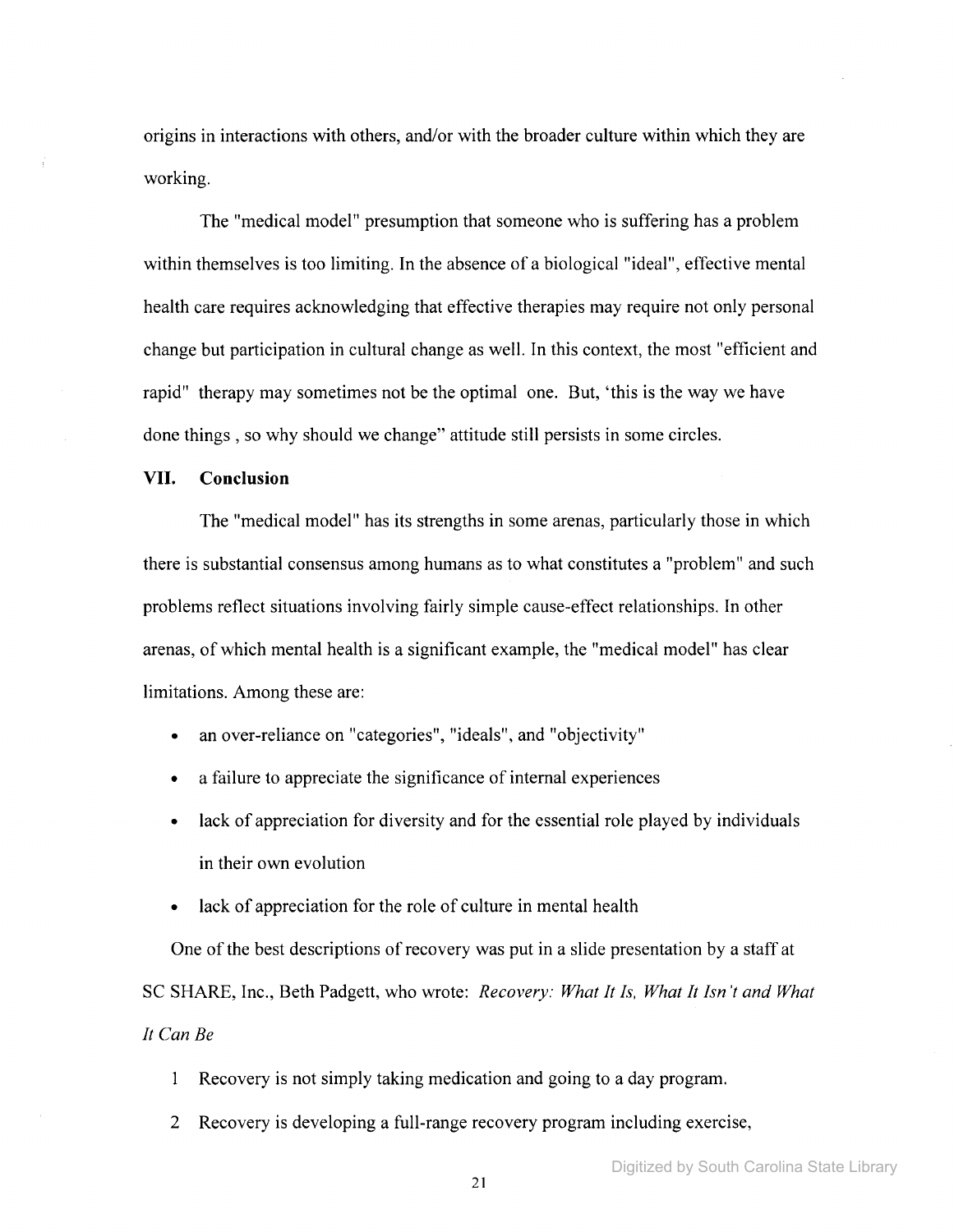education, relationship building, therapy, life skill development, support groups, self-help/12-step groups, and more. (B. Padgett, 2007)

The two entities (medical and recovery model) must co-exist to be most effective. But the reality is that the more the clients that become empowered, the less the medical model will have influence on their treatment. While there have been tremendous strides in the psycho-pharmacology the trend for owning one's illness is being embraced by the thousands. For may years mental health professionals have seen themselves as 'casemanagers' for the population begin served. One client put it this was, "I am not a case, and I don't need to be managed."

#### **Why** Recovery?

The following information is to support the inclusion of Recovery in the State Plan FY08-09 list of priorities. The SC Department of Mental Health defines recovery as "a process by which a person overcomes the challenges presented by a mental illness to live a life of meaning and purpose." The principle of recovery must be an expectation, not the exception. In light of the advent of the budget cuts, I believe that it is still imperative that the Department continue to pursue recovery-oriented measures that are cost-neutral, as some of those stated previously.

Recovery should be embodied throughout all aspects of the DMH. It must permeate the attitudes, environment, treatment and delivery of services everyday. In order increase awareness, recovery must be infused not only in our policy but our practice as well. It is the recommendation and intent to empower those individuals who have a mental illness while encouraging participation in their plan of care toward recovery. We are currently exploring opportunities to enhance the recovery concept with SC SHARE,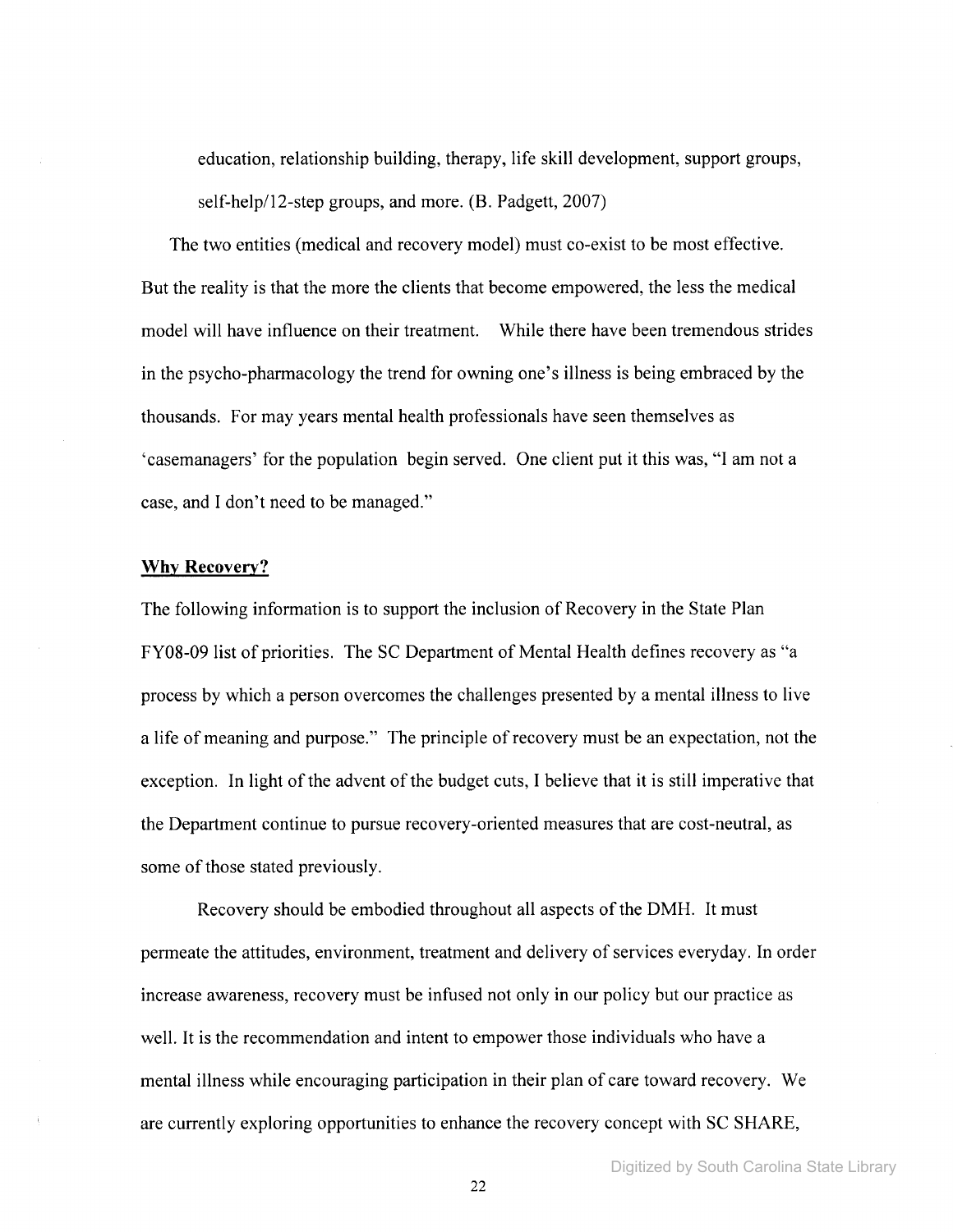SC DMH Client Affairs Division, Mental Health Centers and our inpatient facilities. But again, the current state of fiscal affairs will and is having an impact on what we do. Given additional funding for recovery, DMH can institute a systematic approach to developing more opportunities for clients and providers in the centers and inpatient facilities, to include:

\* Focus on the outcomes of mental health care, including employment, housing, self-care, interpersonal relationships, and community participation and client satisfaction.

\* Focus on community-level models of care that coordinate multiple mental health and human service providers.

\* Maximize existing resources by increasing cost-effectiveness by utilizing Peer Support Specialists for training

\* Use mental health research findings to influence the delivery of services.

Medical outcomes are better over longer periods of time. Many people will need to take medication for a long time in order to control symptoms and prevent relapse. As people get older their symptoms may change and/or become less severe. Changes in symptoms may lead to different medications being prescribed and this may assist medical recovery.

A number of factors can be used to predict medical recovery but these are only indicators. Factors, which suggest that a good recovery is likely, include:

- Good adjustment prior to the start of the illness;
- A family with no history of schizophrenia;
- Developing the illness at an older age;
- Sudden onset of the illness; and,
- Onset of the illness following a major life event.

Progress and recovery can be helped significantly by positive attitudes and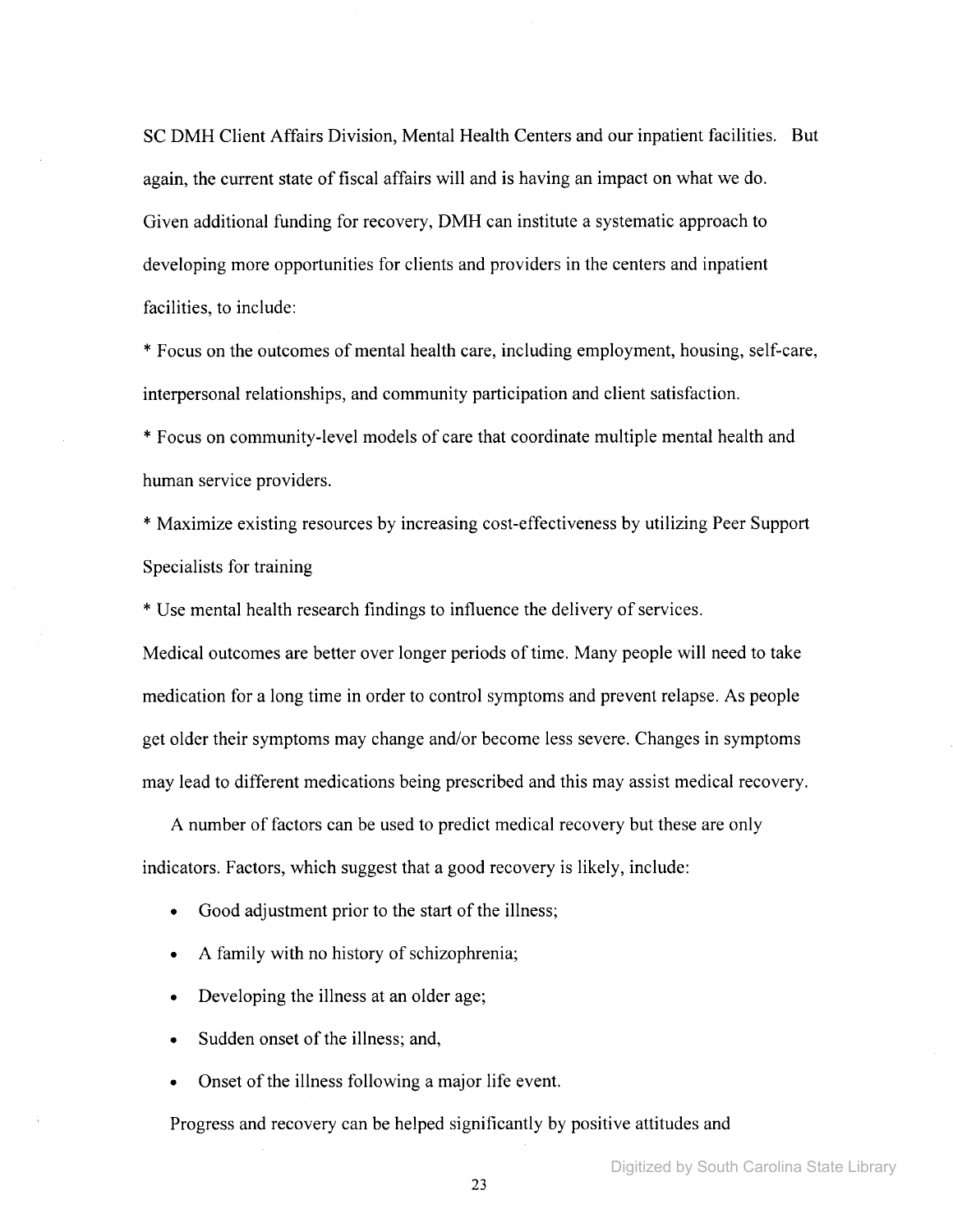constructive support from family, friends and professionals. Providing training and support to enable people with mental illness to regain social skills and life skills, to engage in work or education will all assist in recovery. Some people with a diagnosis of mental illness will continue to experience symptoms, much of the time or periodically. If, through support and training, they can learn to live fulfilled lives, despite their illness, then they can be thought of as recovered.

Recovery, in the sense of leading a fulfilled life, despite an illness, requires a belief by both the person with the illness and those around them that the ill person will recover. It requires a commitment to recovery and a recovery strategy, as well as resources to enable recovery and opportunities to share personal growth with others also seeking to recover. Finding a sense of meaning and purpose even in suffering is often thought of as a useful step. For some individuals the illness itself and the adversity associated with it may stimulate personal growth. For others the journey to recovery will feel hard. How far and how quickly each individual recovers will vary widely and it is important to recognize and value every step no matter how small.

#### **VIII. Recommendations**

I would recommend the following to enhance the recovery philosophy throughout the Dept. of Mental Health:

- 1. Recovery Friendly Calendars- Each day of the week will either outline a quote or explain something productive for individuals to do for their overall health and wellness pertaining to recovery.
- 2. SCDMH adaptation of a recovery logo
- 3. Establishment of a recovery friendly business handbook that will outline recovery friendly businesses and/or agencies within the state. The handbooks are to be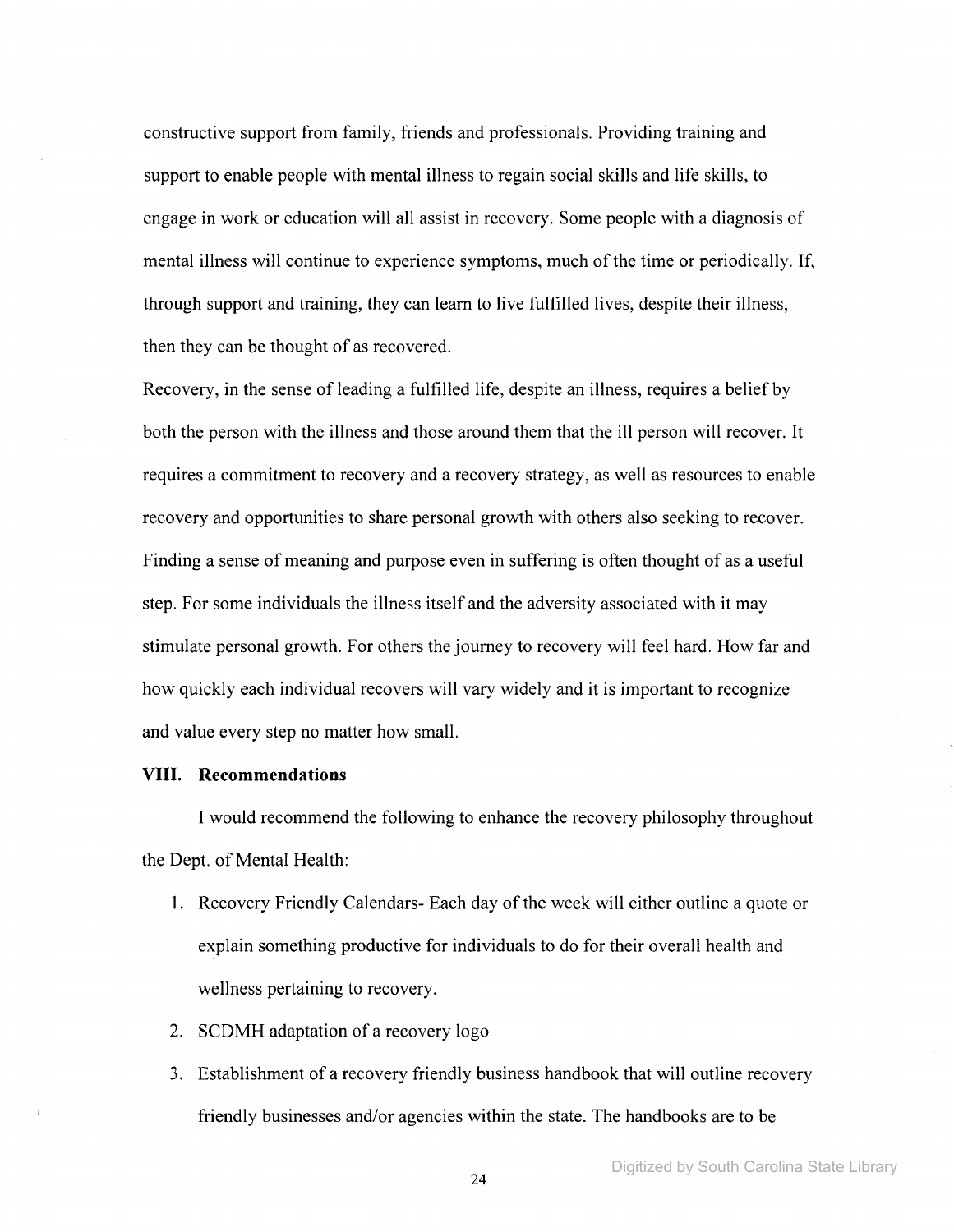distributed to both clients/case managers for linkage of services.

- 4. Hold a Recovery Kickoff Celebration- one day event that takes place the first Friday of each month.
- 5. Recovery Retreat- could be held annually with both staff and clients (compliance of medications, money mgmt, able to complete ADL's, no recent hospitalizations)
- 6. Promote and distribute Recovery relaxation CDs (relaxation/stress reduction techniques and/or music)
- 7. Increase usage of the SCDMH mascot, "Chipper", the chipmunk, within Social Events, especially in school settings.
- 8. CRCF Recovery: allowing Certified Peer Support Specialists to go out into licensed CRCF community and spread the message of recovery to residents and solicit possible referrals to SCDMH.
- 9. Adaptation of a recovery quote: (i.e., taking responsibility and control of your mental disease and going beyond traditional care, etc...)

 $\frac{1}{2}$